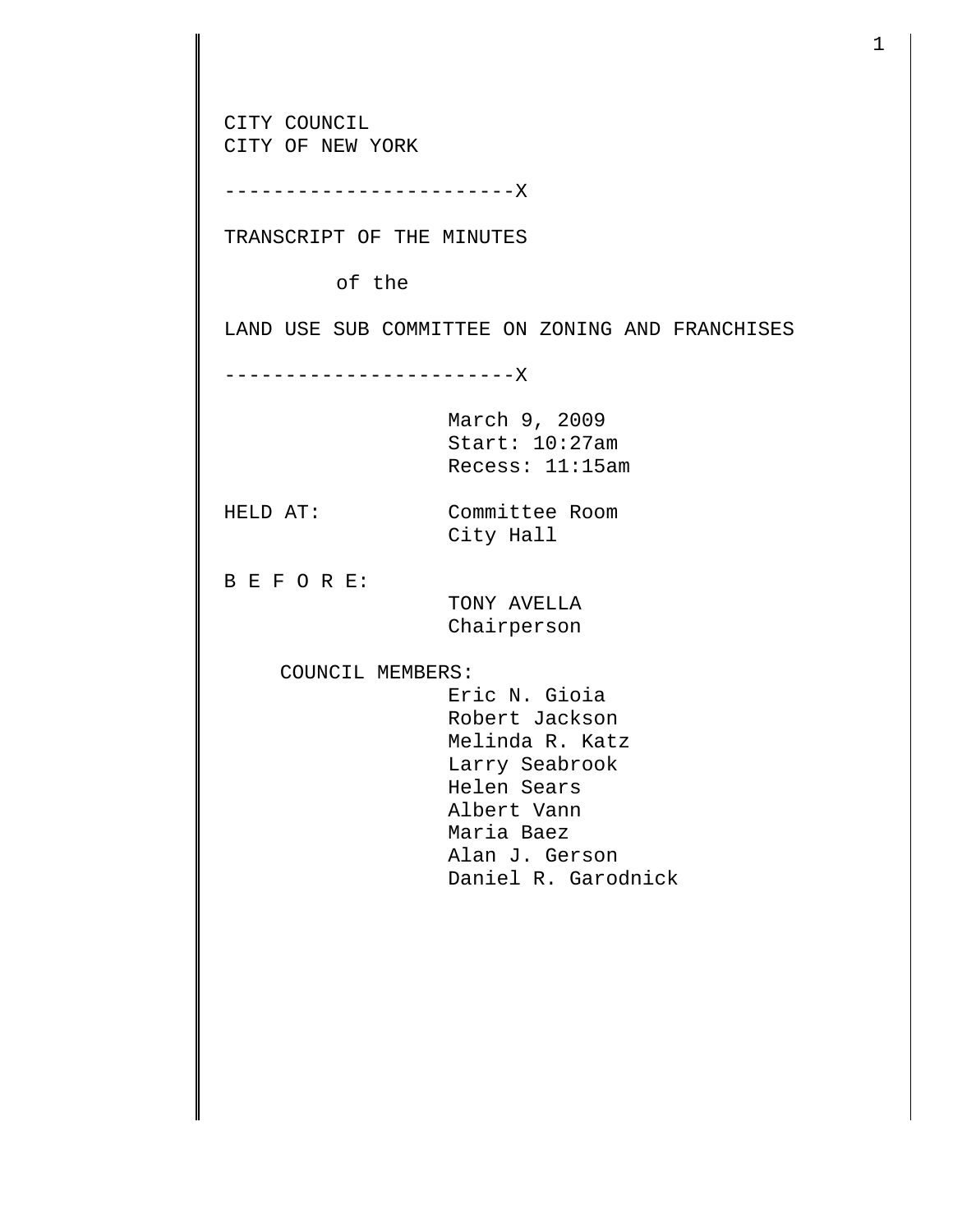## A P P E A R A N C E S (CONTINUED)

David Von Sprecklesen Vice President Toll Brothers

Mimi Raygordetsky Environmental Liability Management

Lisa Gomez L & M Equity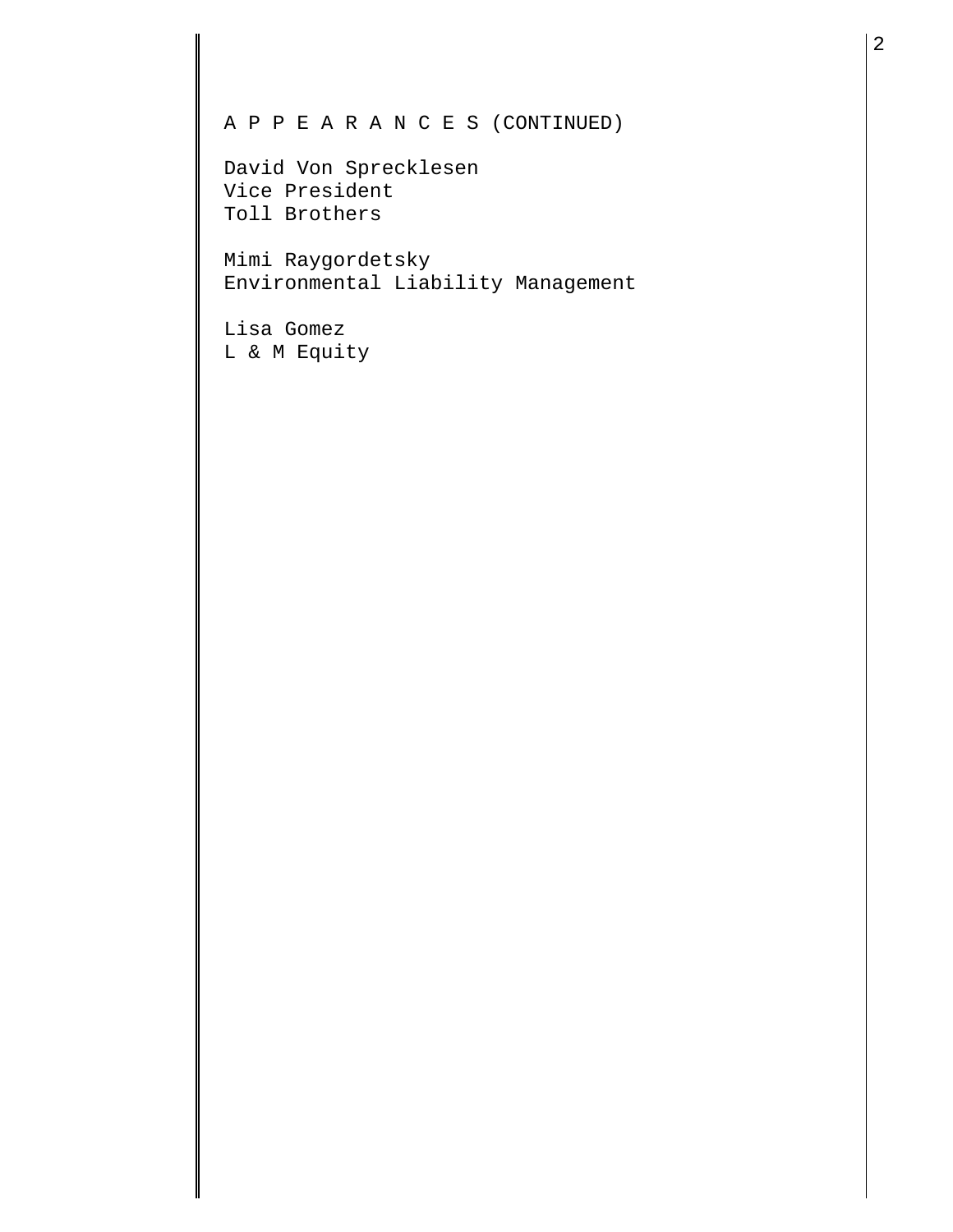| $\mathbf 1$ | $\overline{3}$<br>SUB COMMITTEE ON ZONING AND FRANCHISES |
|-------------|----------------------------------------------------------|
| 2           | CHAIRPERSON AVELLA: We have these                        |
| 3           | new microphones finally, so please bear with us as       |
| 4           | we learn how to operate them. I'd like to                |
| 5           | reconvene this meeting of the Sub Committee on           |
| 6           | Zoning and Franchises. We have a number of items         |
| 7           | that we will be voting on, and I will go through         |
| 8           | them. And then one item, the Toll Brothers               |
| $\mathsf 9$ | Project, I'm going to be asking the applicant to         |
| 10          | come back and give us some further information           |
| 11          | from the issues that I raised at the previous            |
| 12          | meeting. First item is the Special Forest Hills          |
| 13          | District, which is in Council Member Melinda             |
| 14          | Katz's district. And before I call on her to make        |
| 15          | the motion, I'd like to recognize the members of         |
| 16          | my Committee that are here; Council Member Robert        |
| 17          | Jackson, Larry Seabrook, Helen Sears, Melinda            |
| 18          | Katz, Eric Gioia, and we're also joined by Council       |
| 19          | Member Alan Gerson and Maria Baez. And I'm sure          |
| 20          | some other members may be joining us, because Land       |
| 21          | Use Committee will be meeting immediately after          |
| 22          | this Committee. So I'd like to call on Council           |
| 23          | Member Katz.                                             |
| 24          | COUNCIL MEMBER KATZ: Thank you,                          |
| 25          | Mr. Chairman. Today we are voting on a Forest            |

║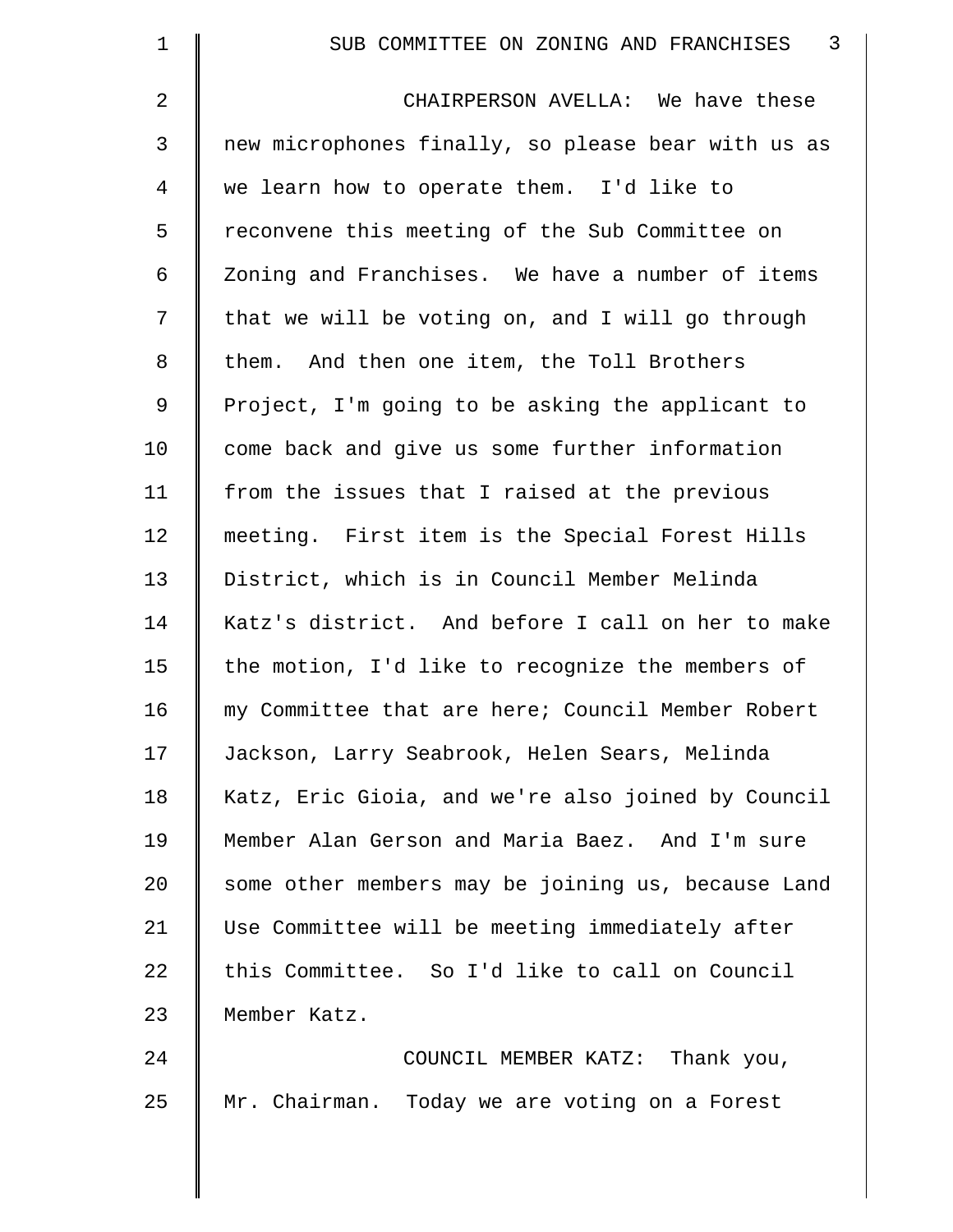| $\mathbf{1}$   | $\overline{4}$<br>SUB COMMITTEE ON ZONING AND FRANCHISES |
|----------------|----------------------------------------------------------|
| $\overline{2}$ | Hills rezoning that has been in the works for many       |
| $\mathfrak{Z}$ | years. Many years ago, probably about two years          |
| 4              | ago or three years ago, folks in the community,          |
| 5              | businesses, started coming to me that they wanted        |
| 6              | to rezone their particular area, that they were          |
| 7              | probably going to go to the BSA in order to get          |
| 8              | variances. My area on Austin Street, for those of        |
| $\mathsf 9$    | you that have been there to shop, and a lot of           |
| 10             | folks have been to my community to shop, you will        |
| 11             | recall from 30, 40, 50 years ago that it is mostly       |
| 12             | zoned automotive because it used to be repair            |
| 13             | shops and gas stations on Queens Boulevard in that       |
| 14             | area. So there was one variance given a few years        |
| 15             | ago where a 190-story building went up. My fear          |
| 16             | is that that would happen to a majority of the           |
| 17             | applicants coming up. So I am very grateful to           |
| 18             | City Planning and all the work that they have done       |
| 19             | over the last few years in order to try to protect       |
| 20             | our community. I also want to thank the Community        |
| 21             | Board 6 for their active participation and the           |
| 22             | many civic associations that I think made this           |
| 23             | rezoning better, the Women's Club of Forest Hills,       |
| 24             | Diane; Friends of Station Square, Susannah; Van          |
| 25             | Court, Steven Reichstein and Juan Reyes. There           |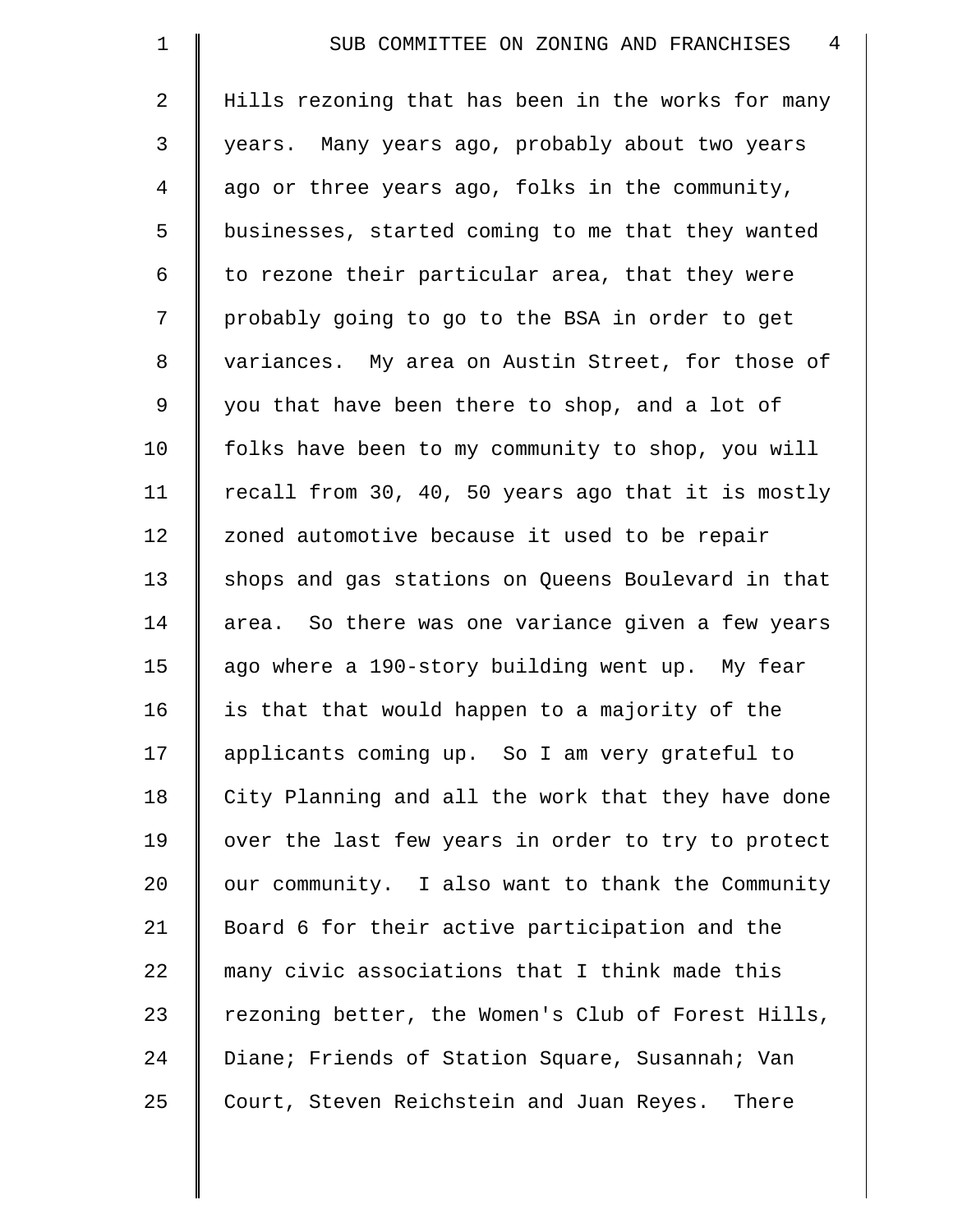| $\mathbf 1$    | $-5$<br>SUB COMMITTEE ON ZONING AND FRANCHISES      |
|----------------|-----------------------------------------------------|
| $\overline{2}$ | are two-- one modification and one agreement that   |
| $\mathfrak{Z}$ | has been made that I would like to read into the    |
| 4              | record. There was 150 height limitation in this     |
| 5              | special district. I am requesting an amendment to   |
| 6              | it to lower the height restriction in the C4-5X,    |
| 7              | which is along Queens Boulevard, to 120 feet, so    |
| 8              | that we can have it a little bit better in the      |
| $\mathsf 9$    | community. The highest building is 190 feet now     |
| 10             | that have gotten the variance, and they will be     |
| 11             | next door to a 220-foot building, so I think this   |
| 12             | is a very good compromise. Also in my district,     |
| 13             | ask you know in Forest Hills, it is a very senior   |
| 14             | area, and there is a grocery store on the corner    |
| 15             | of Yellowstone Boulevard and Queens Boulevard, it   |
| 16             | is a Key Food, and it is absolutely the most        |
| 17             | important, probably, retail store in that area.     |
| 18             | My seniors walk to it. And it was imperative to     |
| 19             | me that they remain, even if they do develop.<br>So |
| 20             | I do have a letter, which I will put into the       |
| 21             | record and not read, from Richard Grobman           |
| 22             | [phonetic] of Damrick Associates [phonetic],        |
| 23             | stating and giving their commitment that the        |
| 24             | 15,000 square foot grocery store that is there, no  |
| 25             | matter what is developed or how they deal with      |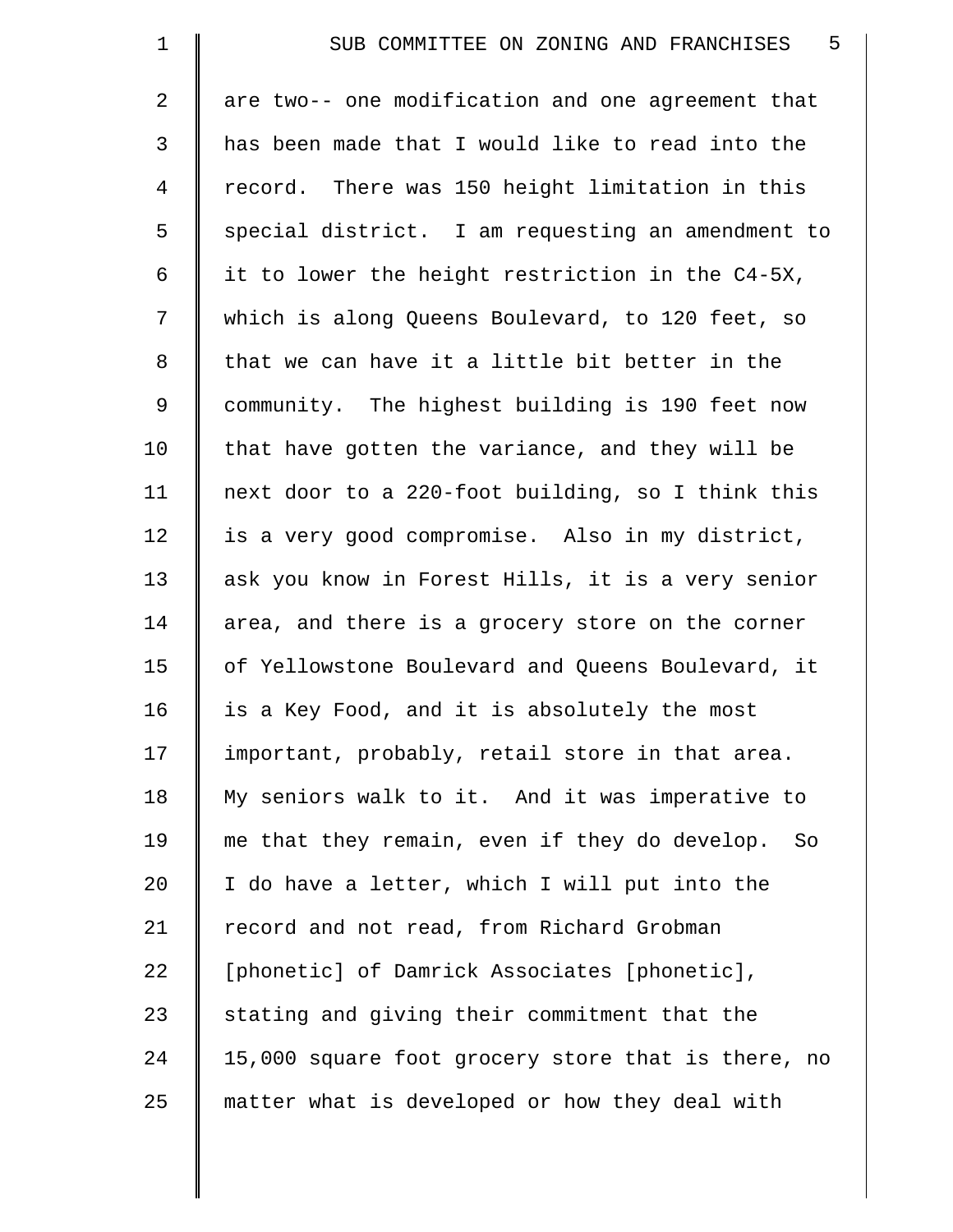| $\mathbf 1$    | -6<br>SUB COMMITTEE ON ZONING AND FRANCHISES       |
|----------------|----------------------------------------------------|
| $\overline{2}$ | this, will remain and will be redeveloped as a     |
| 3              | 15,000 square foot grocery store. And during the   |
| 4              | process of construction, if they're not able to    |
| 5              | keep the grocery store there during the process,   |
| 6              | which I understand, they will arrange an order by  |
| 7              | phone home delivery program for the folks in that  |
| 8              | community. So that is my amendment, the 120 feet.  |
| 9              | I will give this letter for the record, and I      |
| 10             | thank the Committee for their work on this. And I  |
| 11             | do want to just once again thank City Planning.    |
| 12             | They worked very hard on this and negotiated well. |
| 13             | CHAIRPERSON AVELLA: Thank you.                     |
| 14             | The next item we will be voting on is the East     |
| 15             | Windsor Terrace Rezoning, which is in Council      |
| 16             | Member de Blasio's district. He is in favor of     |
| 17             | the application. There are two others, but we're   |
| 18             | going to have further comments on the two others.  |
| 19             | What I'd like to do is vote at this time on the    |
| 20             | Special Forest Hills District amendment, with the  |
| 21             | amendment, and the East Windsor Terrace Rezoning.  |
| 22             | Chair recommends approval of both items.           |
| 23             | CHRISTIAN HYLTON: Christian                        |
| 24             | Hylton, Counsel to the Committee. Chairman         |
| 25             | Avella?                                            |
|                |                                                    |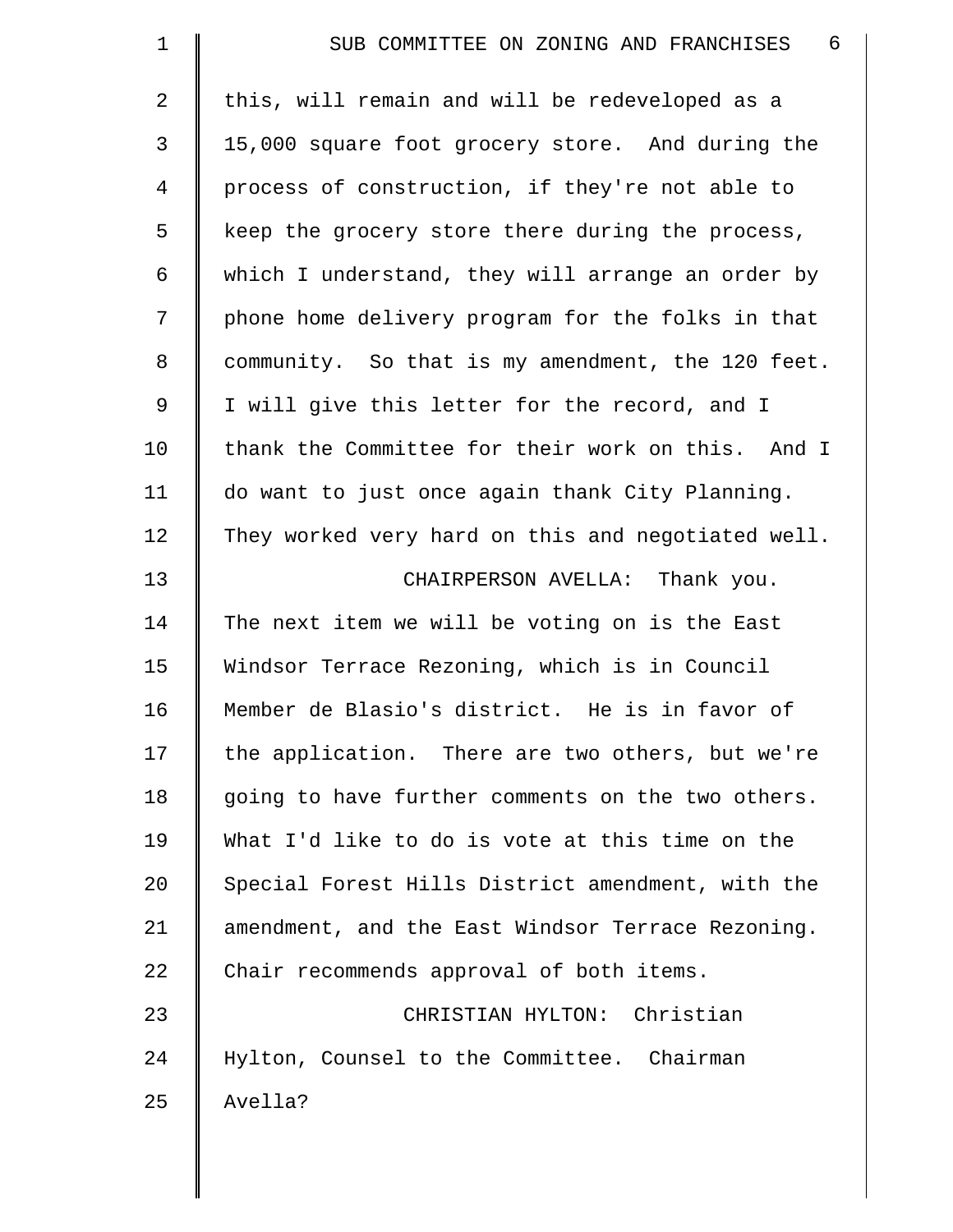| $\mathbf 1$ | SUB COMMITTEE ON ZONING AND FRANCHISES<br>7       |
|-------------|---------------------------------------------------|
| 2           | CHAIRPERSON AVELLA: Aye.                          |
| 3           | CHRISTIAN HYLTON: Council Member                  |
| 4           | Gioia?                                            |
| 5           | COUNCIL MEMBER GIOIA: Thank you.                  |
| 6           | Yes.                                              |
| 7           | CHRISTIAN HYLTON: Council Member                  |
| 8           | Katz?                                             |
| 9           | COUNCIL MEMBER KATZ: I'm going to                 |
| 10          | vote Aye on all. I also would like to disclose--  |
| 11          | the Counsel wants me to disclose that I am a      |
| 12          | member of the Forest Hills Jewish Center. I'm     |
| 13          | there most Sabbaths; you can see me there. I      |
| 14          | guess I also shop a lot on Austin Street, if that |
| 15          | matters. So I vote Aye on all.                    |
| 16          | CHRISTIAN HYLTON: Council Member                  |
| 17          | Seabrook.                                         |
| 18          | COUNCIL MEMBER SEABROOK: I vote                   |
| 19          | Aye.                                              |
| 20          | CHRISTIAN HYLTON: Council Member                  |
| 21          | Sears?                                            |
| 22          | [Pause]                                           |
| 23          | COUNCIL MEMBER KATZ: Yes, and I                   |
| 24          | live in Forest Hills.                             |
| 25          | [Pause]                                           |
|             |                                                   |

 $\parallel$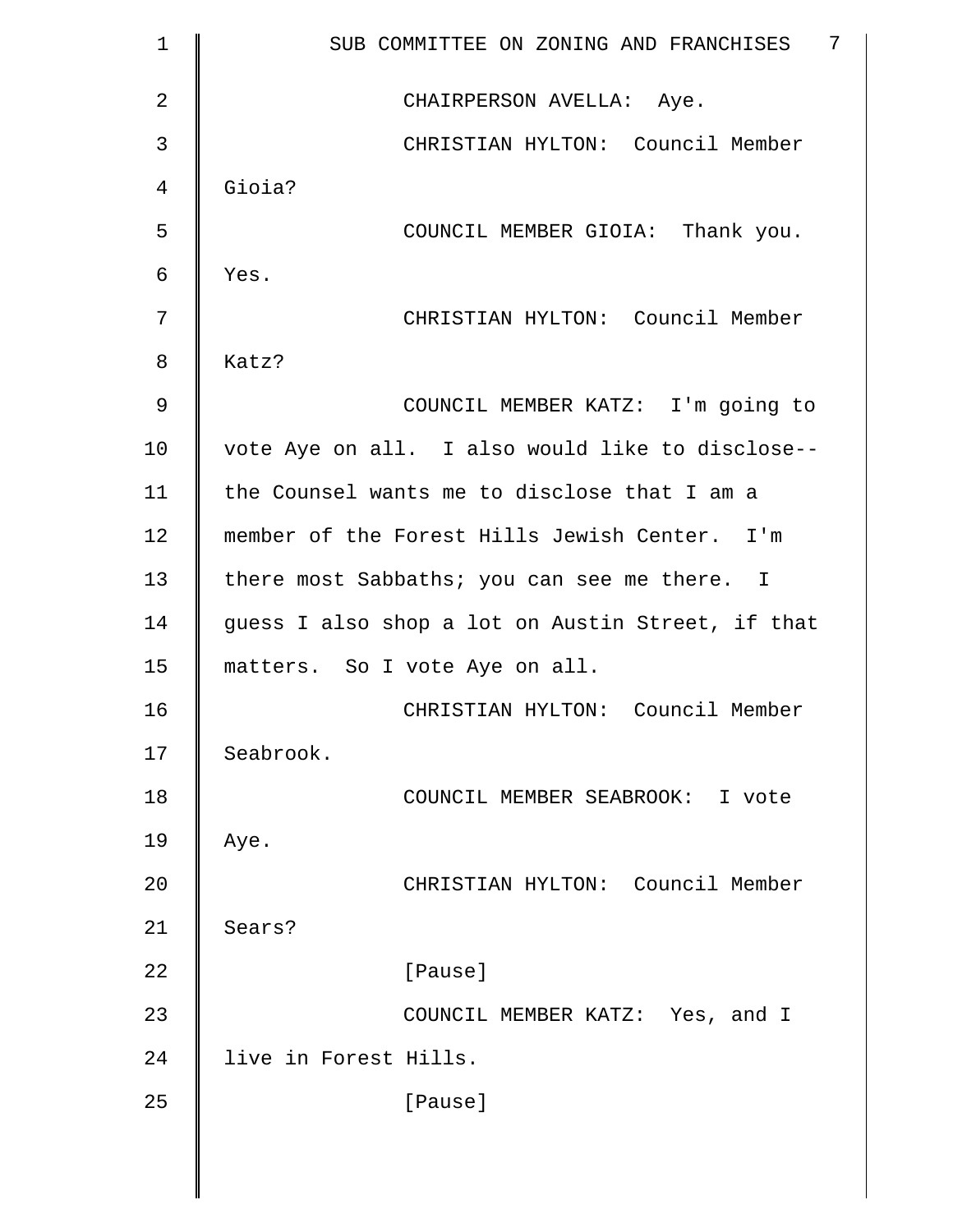| $\mathbf 1$ | SUB COMMITTEE ON ZONING AND FRANCHISES 8          |
|-------------|---------------------------------------------------|
| 2           | CHRISTIAN HYLTON: Council Member                  |
| 3           | Jackson?                                          |
| 4           | COUNCIL MEMBER JACKSON: I vote Aye                |
| 5           | on all items.                                     |
| 6           | CHRISTIAN HYLTON: The vote stands                 |
| 7           | five in the affirmative; none in the negative,    |
| 8           | there's no abstentions. Item is referred to full  |
| 9           | Land Use Committee.                               |
| 10          | [Pause]                                           |
| 11          | CHAIRPERSON AVELLA: We're just                    |
| 12          | going to wait a minute. We have another Council   |
| 13          | Member next door, and then we will discuss the    |
| 14          | other two items.                                  |
| 15          | [Pause]                                           |
| 16          | CHRISTIAN HYLTON: Council Member                  |
| 17          | Sears?                                            |
| 18          | [Pause]                                           |
| 19          | COUNCIL MEMBER SEARS: I vote Aye.                 |
| 20          | CHRISTIAN HYLTON: By a vote of six                |
| 21          | in the affirmative, none in the negative, no      |
| 22          | abstentions, both items are approved and referred |
| 23          | to the full Land Use Committee.                   |
| 24          | CHAIRPERSON AVELLA: The next item                 |
| 25          | that is on today's agenda for a vote is the       |
|             |                                                   |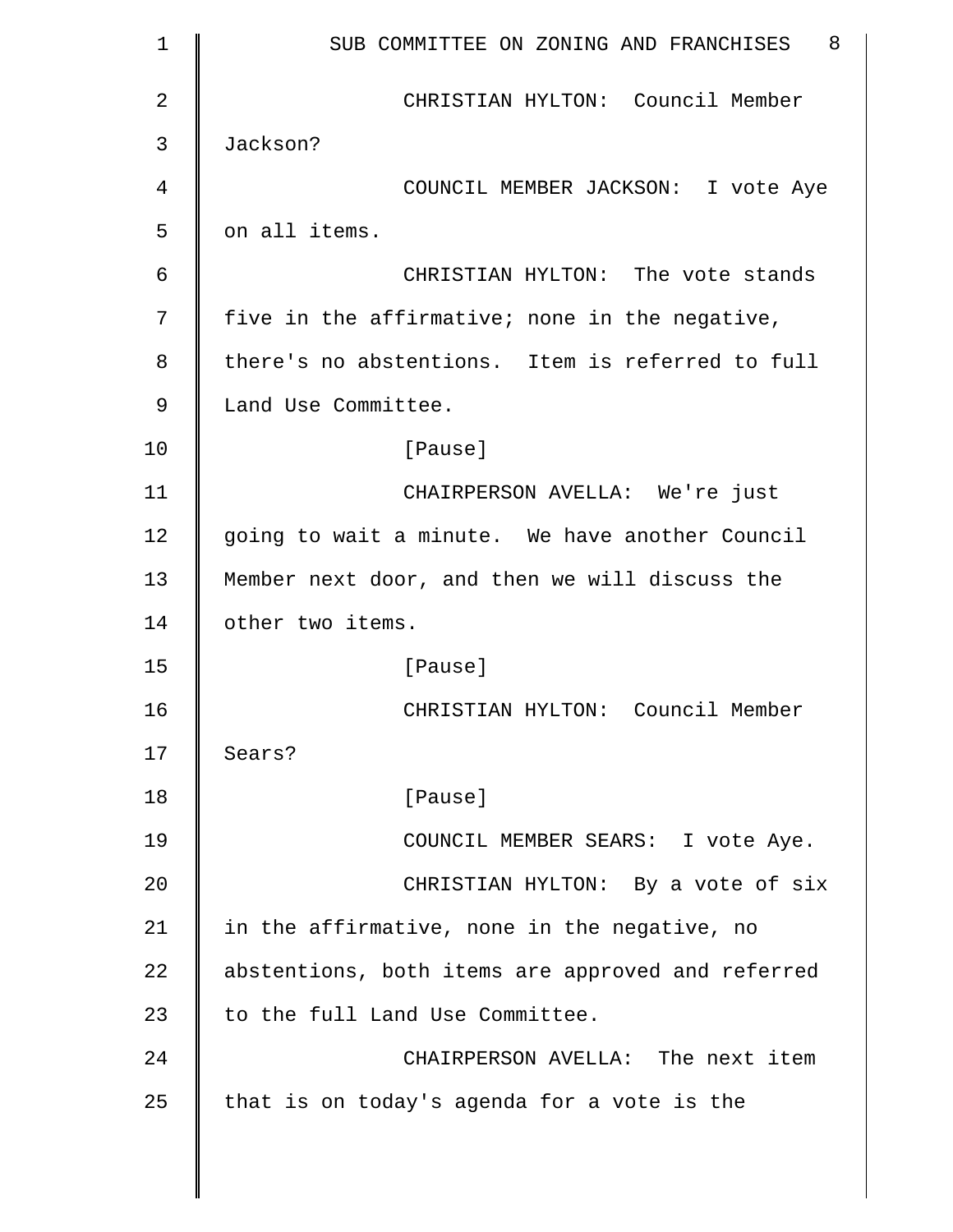| 1              | 9<br>SUB COMMITTEE ON ZONING AND FRANCHISES        |
|----------------|----------------------------------------------------|
| $\overline{2}$ | Battery Maritime Building. This application is     |
| 3              | within Council Member Gerson's district and--      |
| 4              | [Pause]                                            |
| 5              | CHAIRPERSON AVELLA: As my                          |
| 6              | Committee Members will recall, I had a number of   |
| 7              | issues with this application, so I will be voting  |
| 8              | No on it. The motion to approve will be made by    |
| 9              | Council Member Katz, and I know Council Member     |
| 10             | Gerson does want to speak on the item. This is a   |
| 11             | project that is being proposed by the City to put  |
| 12             | on top of a New York City landmark a hotel. The    |
| 13             | issue that I had with the proposal, and only       |
| 14             | really one issue, is that the addition will be     |
| 15             | totally out of context with this New York City     |
| 16             | landmark. And I just felt it was appropriate to    |
| 17             | raise my objection, given the fact that after      |
| 18             | years of working on this the applicant and the     |
| 19             | City could not have come up with a design that     |
| 20             | matched the historic architecture of the building. |
| 21             | So Council Member Gerson, I know you want to speak |
| 22             | on the item.                                       |
| 23             | COUNCIL MEMBER GERSON: Thank you                   |
| 24             | very much, Mr. Chair. I will synopsize what I      |
| 25             | stated at the hearing briefly. But I mean, and     |
|                |                                                    |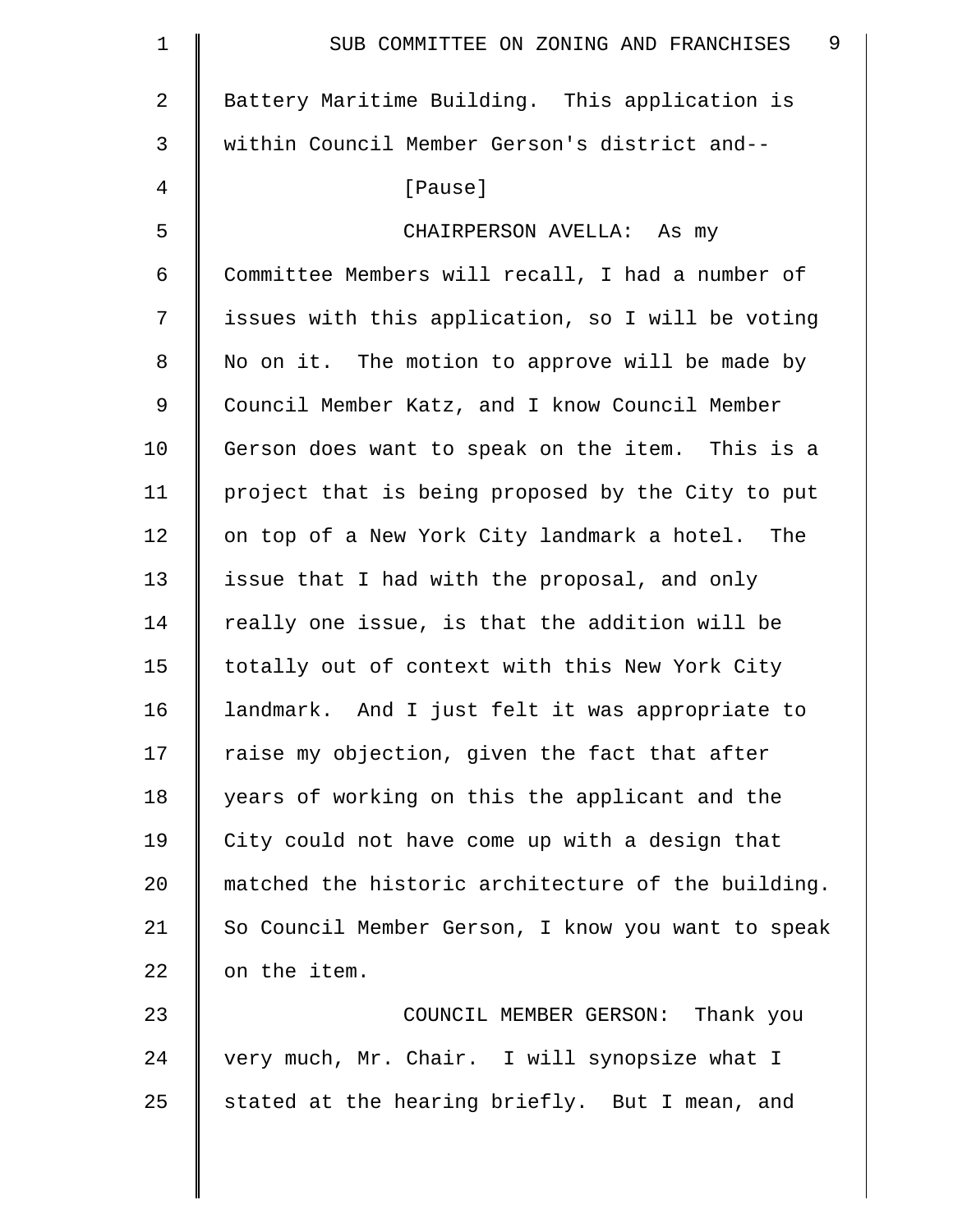| $\mathbf 1$    | 10<br>SUB COMMITTEE ON ZONING AND FRANCHISES       |
|----------------|----------------------------------------------------|
| $\overline{a}$ | again, I do want to reiterate my appreciation to   |
| 3              | you for the thoroughness of the fairness with      |
| 4              | which you conducted the review of this application |
| 5              | as well as all other matters on which we've worked |
| 6              | together, of which there have been many over the   |
| 7              | years. That being said, I urge my colleagues to    |
| 8              | vote in favor of the application. I believe the    |
| $\mathsf 9$    | motion will be made by Chair Katz. And I urge an   |
| 10             | affirmative vote. The key point that Chair Avella  |
| 11             | made is that this has been worked on for years.    |
| 12             | And over the course of the years, there has been a |
| 13             | consensus reached by the community, the community  |
| 14             | board, the Borough President, myself, all but one  |
| 15             | landmarks or historic preservation organization,   |
| 16             | and the Landmarks Commission itself. This is a     |
| 17             | critical component of the effort to reopen and     |
| 18             | reclaim for public use the waterfront of our City  |
| 19             | and of Lower Manhattan in particular. We have      |
| 20             | painstakingly arranged for a significant public    |
| 21             | space to be included indoors. Many of you are      |
| 22             | familiar with the Winter Garden; this will be a    |
| 23             | Winter Garden on a smaller scale for cultural and  |
| 24             | other public activities, which will be important   |
| 25             | both for the economy and for the social fabric of  |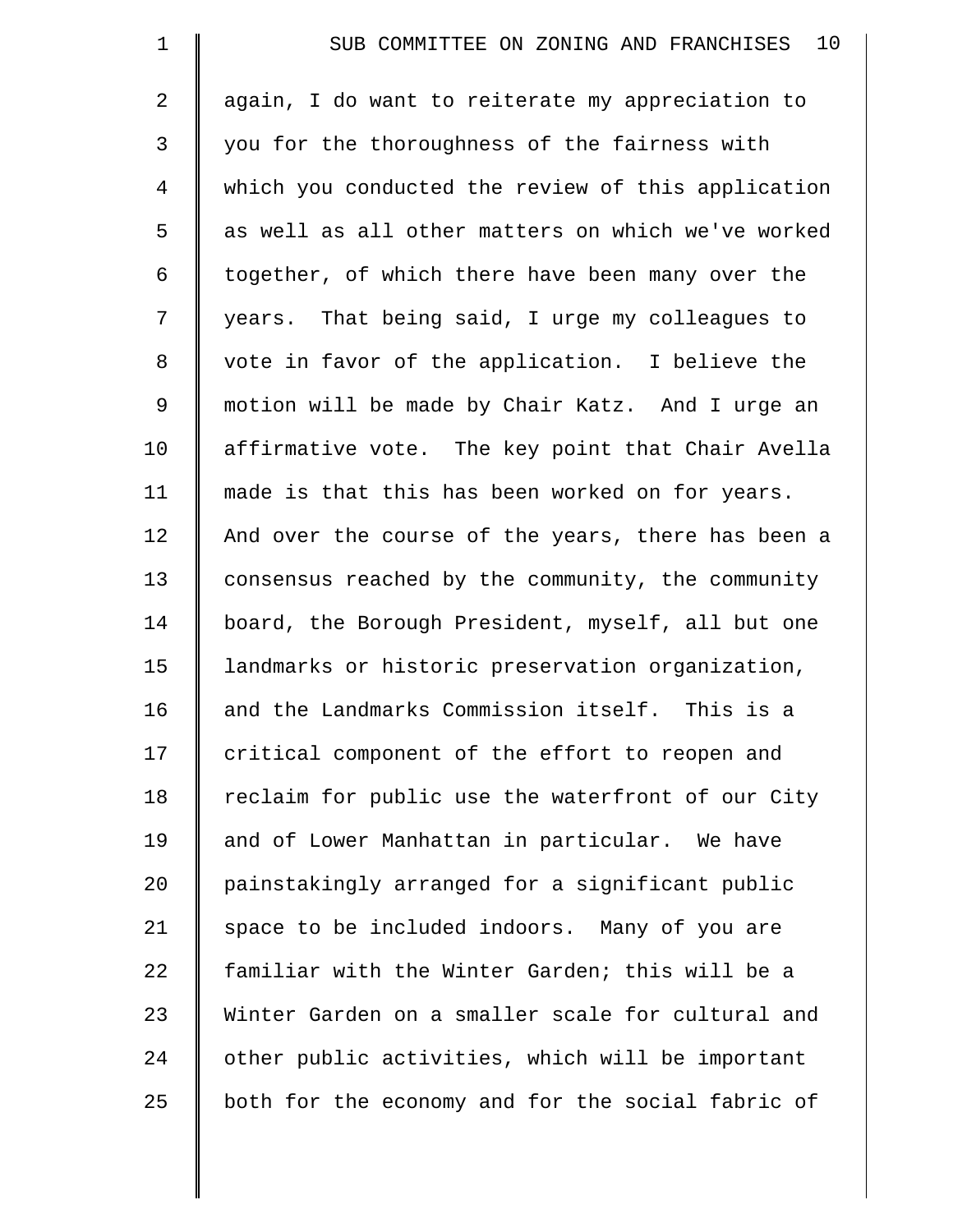| $\mathbf 1$ | SUB COMMITTEE ON ZONING AND FRANCHISES 11          |
|-------------|----------------------------------------------------|
| 2           | the community. On the issue raised by the Chair,   |
| 3           | the glass structure was designed to comport with   |
| 4           | the non-glass structure underneath. From the land  |
| 5           | side it is set back. So the entire original        |
| 6           | historic structure remains in full view with full  |
| 7           | effect. And if anything, this project will         |
| 8           | refurbish that structure. From the water side, as  |
| 9           | pointed out in the hearing by experts, the glass   |
| 10          | façade, better than any other façade, enhances the |
| 11          | parapets and the other rooftop ornaments, which if |
| 12          | there was a non-glass addition, would have become  |
| 13          | lost and we would have lost that critical          |
| 14          | component of the historic fabric. This was well    |
| 15          | thought out. Reasonable people can agree to        |
| 16          | disagree, as we will, but you should know, this    |
| 17          | was thoroughly vetted and unanimously supported by |
| 18          | a Community Board which has a record of support    |
| 19          | and concern for historic preservation and          |
| 20          | landmarking, as well as by the Landmarks           |
| 21          | Commission itself. I urge you; I implore you to    |
| 22          | vote in favor of the application. Thank you.       |
| 23          | CHAIRPERSON AVELLA: Thank you,                     |
| 24          | Council Member. Next item we will be considering   |
| 25          | for a vote is the Bond Street project, commonly    |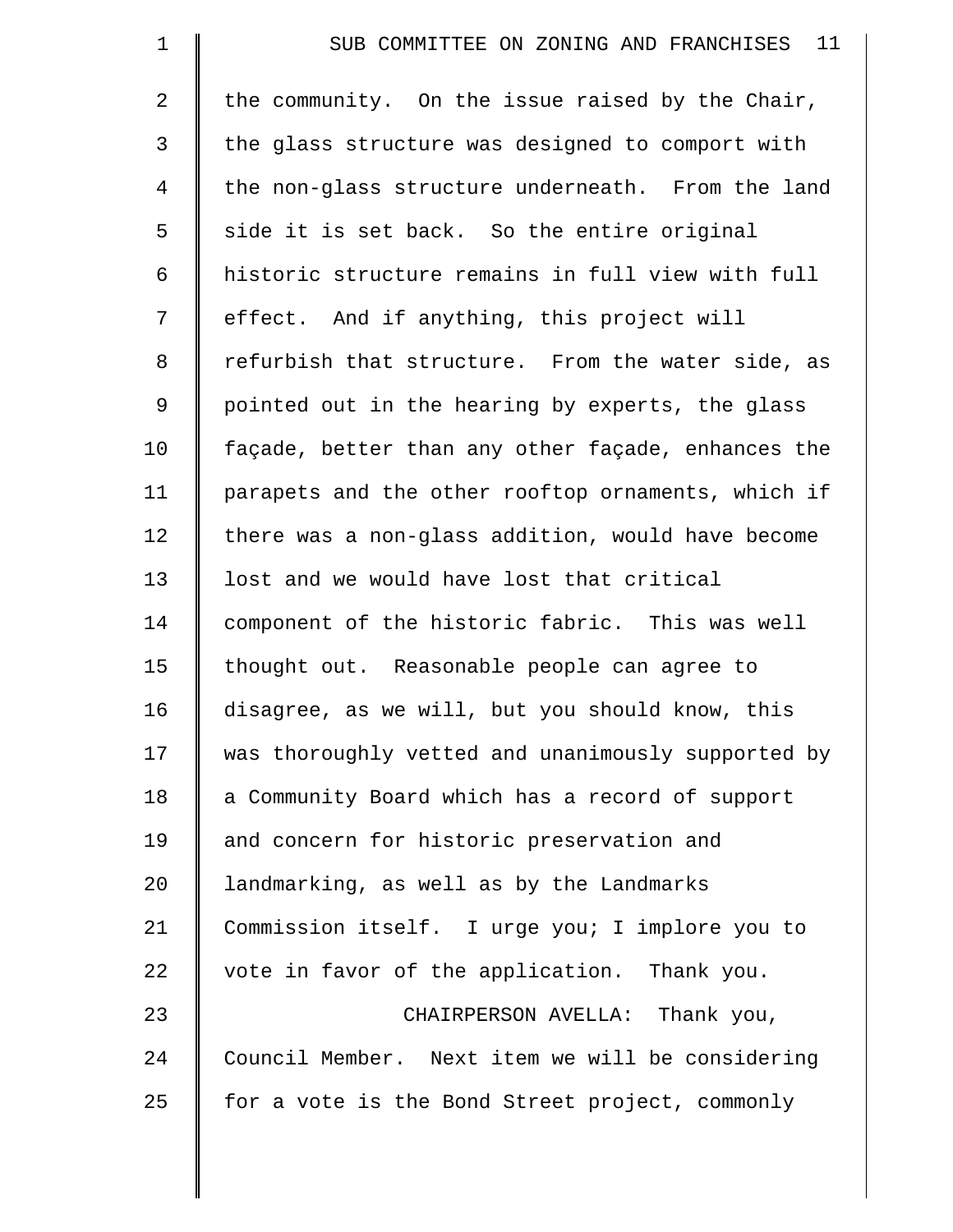| $\mathbf 1$ | SUB COMMITTEE ON ZONING AND FRANCHISES 12         |
|-------------|---------------------------------------------------|
| 2           | referred to as the Toll Brothers Project. I'm     |
| 3           | going to call them back. I understand they have   |
| 4           | some further information in reference to some of  |
| 5           | the issues that I brought up. So I'd like them to |
| 6           | come up and testify.                              |
| 7           | [Pause]                                           |
| 8           | DAVID VON SPRECKLESEN: Did you                    |
| $\mathsf 9$ | have specific questions you were going to ask me  |
| 10          | or should we just follow up from where we were?   |
| 11          | [Off Mic]                                         |
| 12          | DAVID VON SPRECKLESEN: Okay. You                  |
| 13          | had the question with regard to the timing of the |
| 14          | remediation and the construction, and Mimi        |
| 15          | Raygordetsky is here from our environmental       |
| 16          | advisor to answer that question.                  |
| 17          | MIMI RAYGORDETSKY: I'm Mimi                       |
| 18          | Raygordetsky with Environmental Liability         |
| 19          | Management. And since we met last week, we've     |
| 20          | taken a very close look at our remediation        |
| 21          | schedule and how it will be phased with our       |
| 22          | construction schedule. And I have more            |
| 23          | information for you on that. So I'll just step    |
| 24          | through the phases so it's clear to everyone how  |
| 25          | we anticipate remediation and construction to     |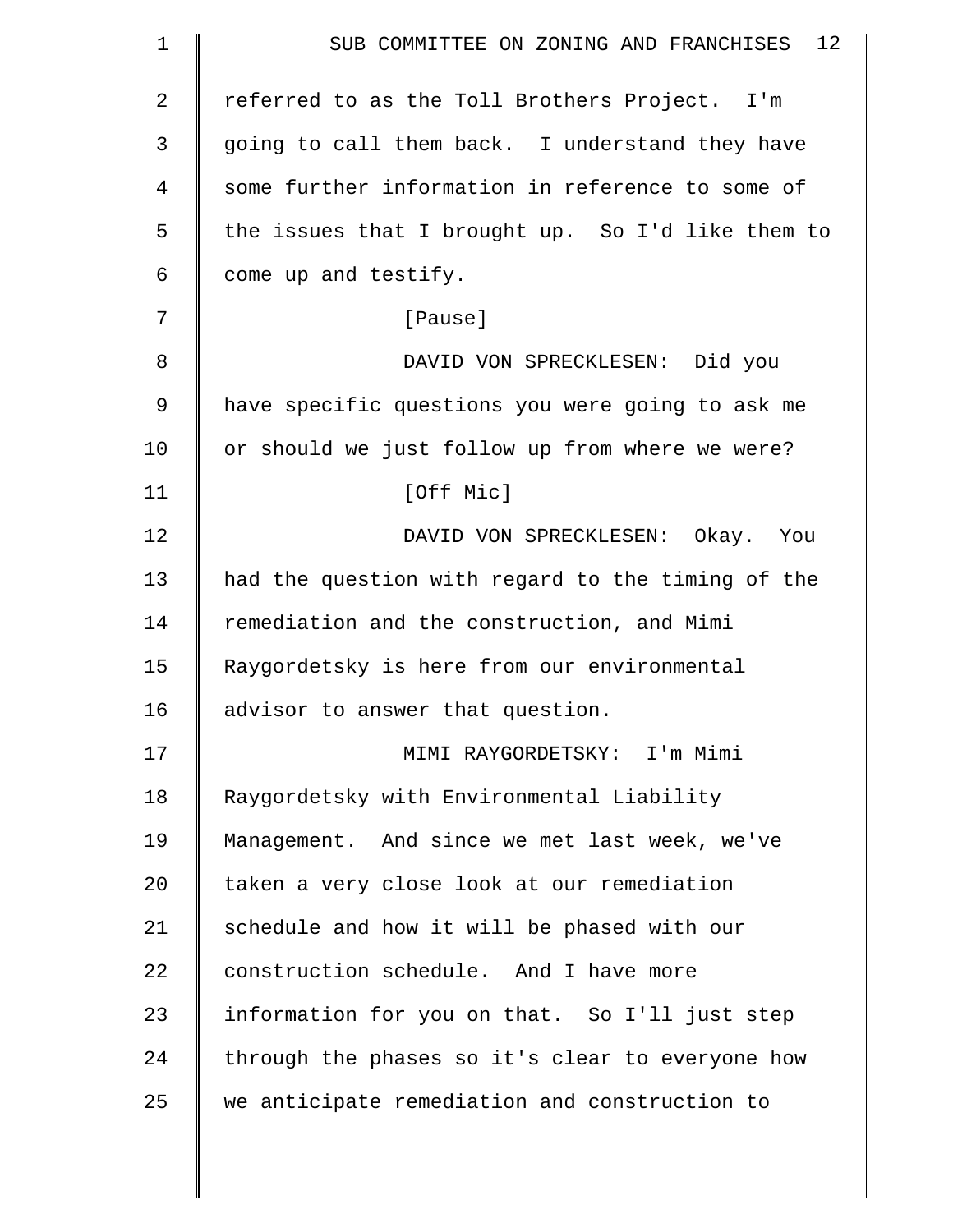| $\mathbf 1$    | 13<br>SUB COMMITTEE ON ZONING AND FRANCHISES       |
|----------------|----------------------------------------------------|
| $\mathbf{2}$   | proceed on this site. As I mentioned, well I       |
| 3              | guess I'll just go through the phasing. The first  |
| $\overline{4}$ | thing that will happen is there are a number of    |
| 5              | existing structures on the site, all of which will |
| 6              | be demolished, and any asbestos materials within   |
| 7              | those structures will be removed from those        |
| 8              | buildings prior to demolition. All the debris      |
| $\mathsf 9$    | will be removed from the site. After demolition    |
| 10             | we'll be installing a couple more soil borings and |
| 11             | ground water monitoring wells beneath the former   |
| 12             | footprints of those buildings. This is a-- we're   |
| 13             | doing this at the request of the City DEP, because |
| 14             | we weren't able to get our drill rigs inside those |
| 15             | buildings when we did the initial phases of        |
| 16             | investigation. We are expecting to find            |
| 17             | constituents similar to those that were identified |
| 18             | during the initial phases of investigation during  |
| 19             | that supplemental phase. And those constituents    |
| 20             | will be handled in the same manner that the        |
| 21             | previously identified constituents will be         |
| 22             | managed. If there is anything new that comes to    |
| 23             | light during that investigation, we will be        |
| 24             | working with both the City DEP and the State DEC   |
| 25             | to address those constituents. Next, the known     |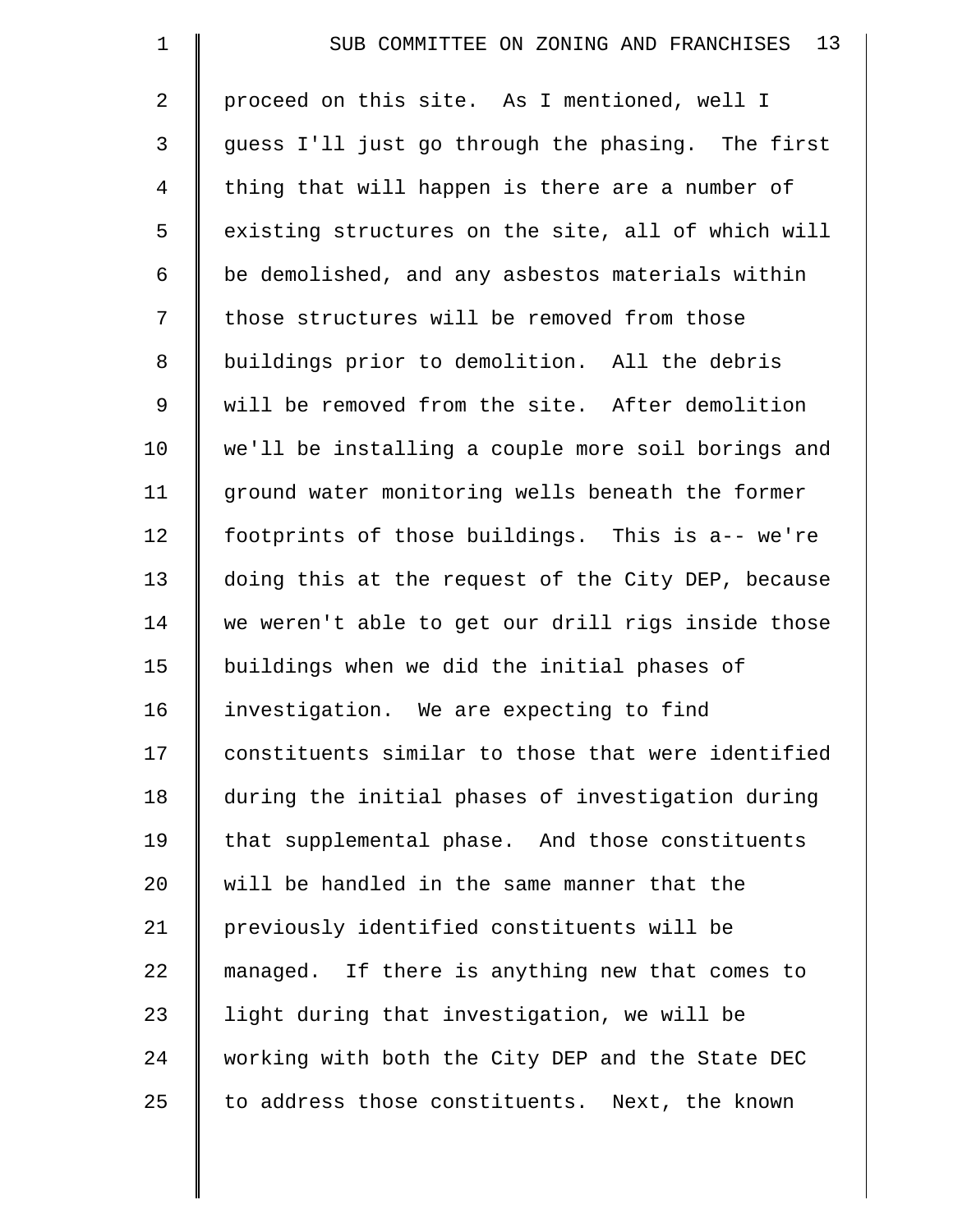| $\mathbf 1$ | 14<br>SUB COMMITTEE ON ZONING AND FRANCHISES       |
|-------------|----------------------------------------------------|
| 2           | hot spot locations, containing product saturated   |
| 3           | soils, and if you'll remember from our             |
| 4           | conversation last week, there are only two         |
| 5           | locations that have product saturated soil;        |
| 6           | they're contiguous to each other and they're       |
| 7           | basically on the north central portion of the      |
| 8           | site. Those locations will be physically           |
| 9           | excavated and removed from the site two feet below |
| 10          | the water table, and they'll be disposed of off    |
| 11          | site in accordance with applicable federal, state  |
| 12          | and local regulations. After the hot spots are     |
| 13          | removed, a specialized remediation contractor will |
| 14          | be coming to the site to either solidify or treat  |
| 15          | in place the residual contaminants that would      |
| 16          | remain within the footprint of the site. One       |
| 17          | thing that I want to be very clear about, the on   |
| 18          | site treatment of soils coupled with the           |
| 19          | protective measures that are going to be           |
| 20          | implemented on the site, including the sub slab    |
| 21          | depressurization system and the vapor barrier are  |
| 22          | just as effective, equally as effective as         |
| 23          | complete soil removal in eliminating future        |
| 24          | exposure to any tenants on the site and people     |
| 25          | that would enjoy the parkland on the site.         |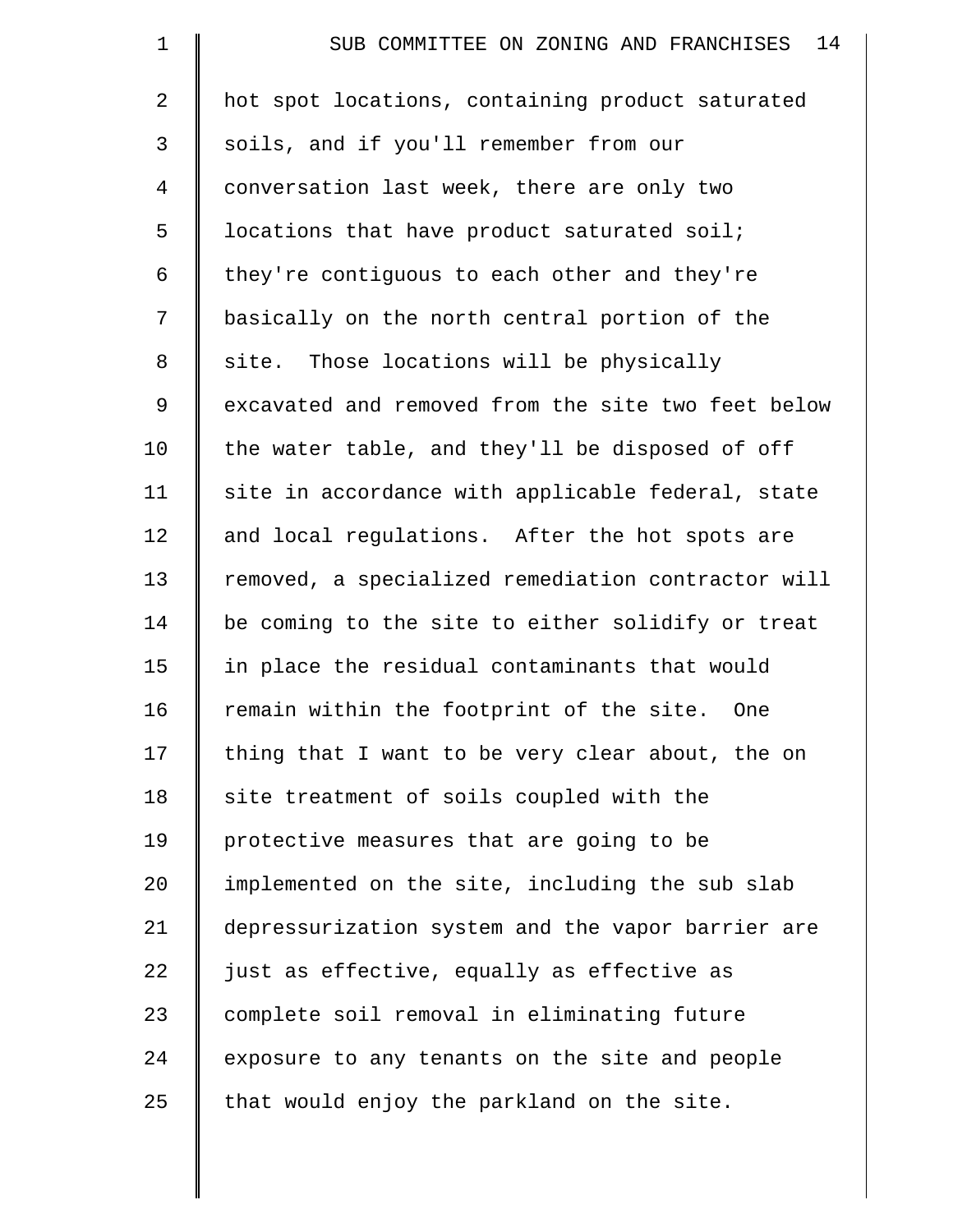| $\mathbf 1$ | 15<br>SUB COMMITTEE ON ZONING AND FRANCHISES       |
|-------------|----------------------------------------------------|
| 2           | Additionally advantages to solidification in place |
| 3           | include the fact that you won't be brining         |
| 4           | thousands of trucks, filling them with soil,       |
| 5           | disturbing that soil, releasing particulates into  |
| 6           | the atmosphere and then trucking them through your |
| 7           | neighborhoods. Now once these remedial measures    |
| 8           | are complete, the general construction phase will  |
| 9           | start, and that will include construction of the   |
| 10          | building foundation. There are two construction    |
| 11          | components that also serve remedial measures, and  |
| 12          | those are the sub slab depressurization system to  |
| 13          | alleviate or mitigate potential for any vapor      |
| 14          | intrusion, and the vapor barrier. And because      |
| 15          | those are construction measures and are part of    |
| 16          | the building foundation, they really can't be      |
| 17          | built, it's just you can't do it in advance;       |
| 18          | they're part of the foundation. So, as I didn't    |
| 19          | make clear to you when we spoke last week, the     |
| 20          | bulk of the remediation really is happening in     |
| 21          | advance of the construction phase, and the only    |
| 22          | remedial elements that will occur during           |
| 23          | construction are installation of the sub slab      |
| 24          | system and the vapor barrier.                      |
| 25          | CHAIRPERSON AVELLA: Well that's                    |
|             |                                                    |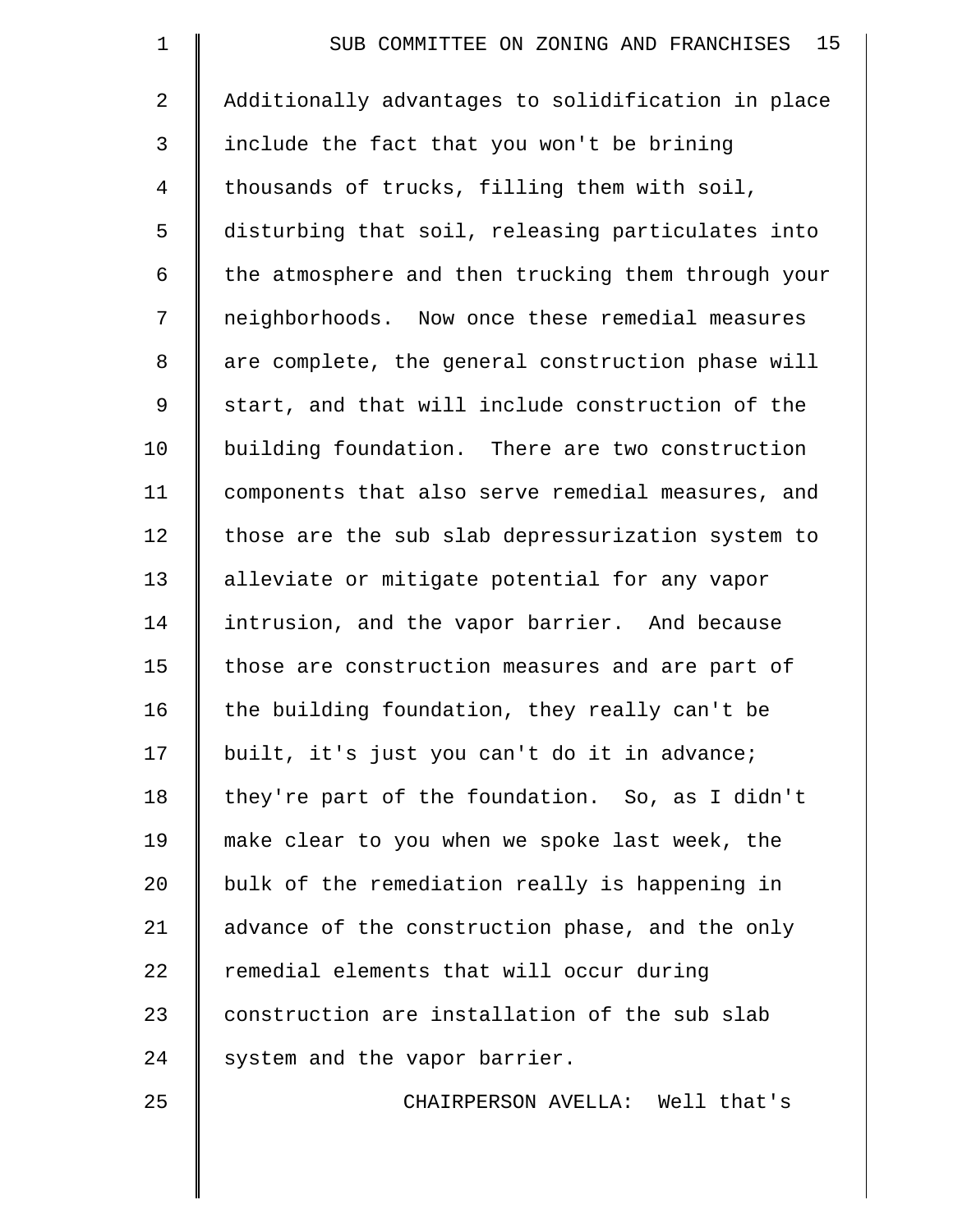| $\mathbf 1$ | 16<br>SUB COMMITTEE ON ZONING AND FRANCHISES       |
|-------------|----------------------------------------------------|
| 2           | good to hear. And I hope you've put that together  |
| 3           | in some sort of, you know, brief description so    |
| 4           | that the community can be aware of that.           |
| 5           | MIMI RAYGORDETSKY: Yes. It is                      |
| 6           | included in the package that you all have in front |
| 7           | of you; it's one of the final pages on either the  |
| 8           | right side or the left side of your packet.        |
| 9           | [Pause]                                            |
| 10          | COUNCIL MEMBER KATZ: Is that it?                   |
| 11          | Is that the part?                                  |
| 12          | MIMI RAYGORDETSKY: I don't think                   |
| 13          | SO.                                                |
| 14          | COUNCIL MEMBER KATZ: Can I ask you                 |
| 15          | a question?                                        |
| 16          | [Pause]                                            |
| 17          | CHAIRPERSON AVELLA: Because there                  |
| 18          | are other issues that I'm sure they're going to    |
| 19          | tell you.                                          |
| 20          | [Pause]                                            |
| 21          | CHAIRPERSON AVELLA: Okay.                          |
| 22          | [Pause]                                            |
| 23          | COUNCIL MEMBER KATZ: I just-- I'm                  |
| 24          | sorry, Mr. Chair. I just wanted to know if this    |
| 25          | was the finally summary of what you were talking   |
|             |                                                    |

 $\parallel$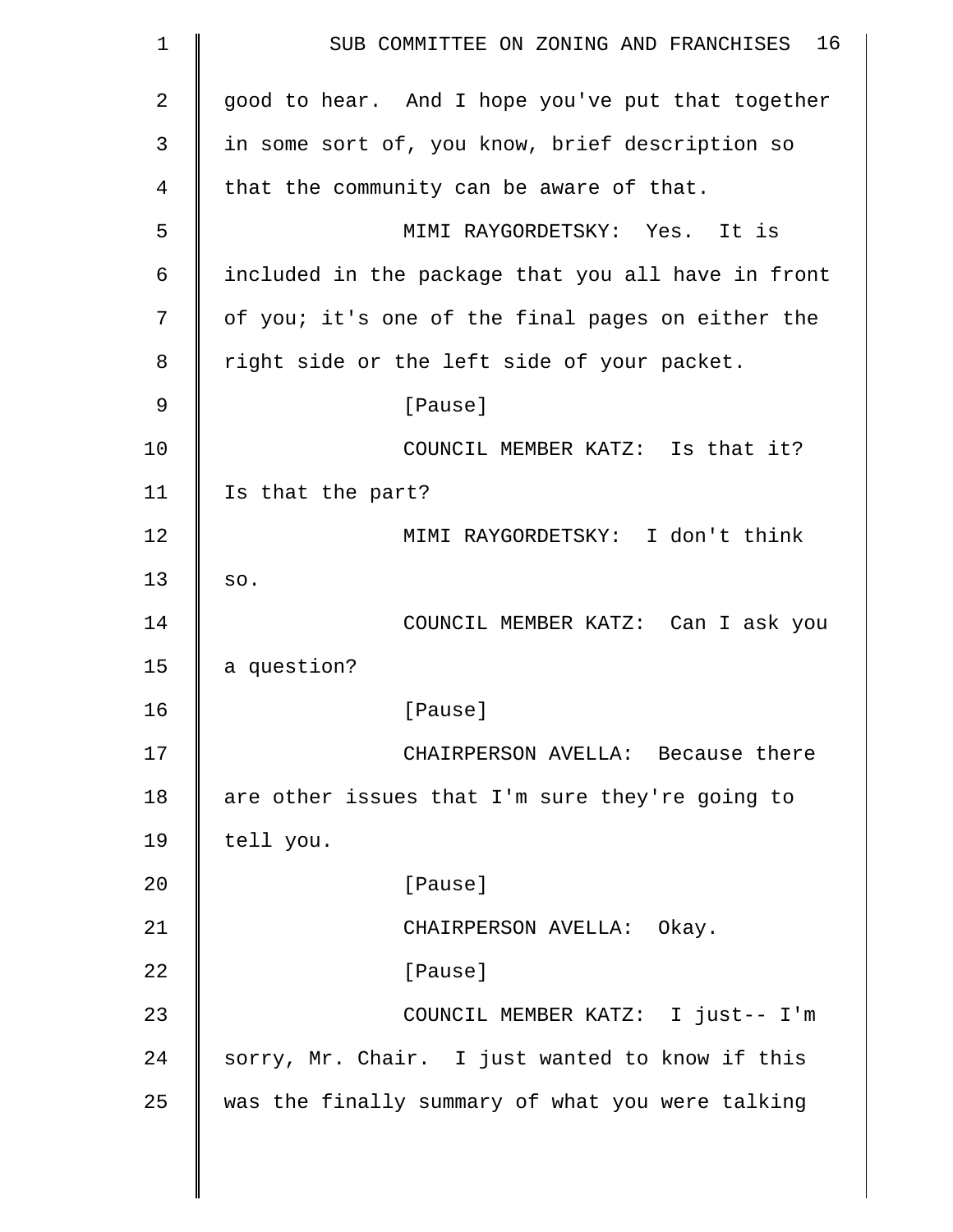| $\mathbf 1$ | 17<br>SUB COMMITTEE ON ZONING AND FRANCHISES       |
|-------------|----------------------------------------------------|
| 2           | about?                                             |
| 3           | MIMI RAYGORDETSKY: I don't think                   |
| 4           | that's what it looks like--                        |
| 5           | COUNCIL MEMBER KATZ: [Interposing]                 |
| 6           | Okay.                                              |
| 7           | MIMI RAYGORDETSKY: --in final                      |
| 8           | printed form. It's really the last page on one of  |
| 9           | the two sides of your packet.                      |
| 10          | CHAIRPERSON AVELLA: Can you point                  |
| 11          | out which one it is, somebody?                     |
| 12          | MIMI RAYGORDETSKY: In the packet.                  |
| 13          | CHAIRPERSON AVELLA: So she doesn't                 |
| 14          | have to go through the whole thing. Don't you      |
| 15          | have a copy of the package?                        |
| 16          | [Pause]                                            |
| 17          | DAVID VON SPRECKLESEN: There was                   |
| 18          | also a question with regard to the affordable      |
| 19          | housing and our commitment to the affordable       |
| 20          | housing, and we have today Lisa Gomez with us, who |
| 21          | is our partner with L & M Equity, one of the       |
| 22          | premiere affordable housing developers in New York |
| 23          | City, and also our partner in Williamsburg, where  |
| 24          | we've done affordable with them.                   |
| 25          | LISA GOMEZ: Thanks, David. As                      |
|             |                                                    |
|             |                                                    |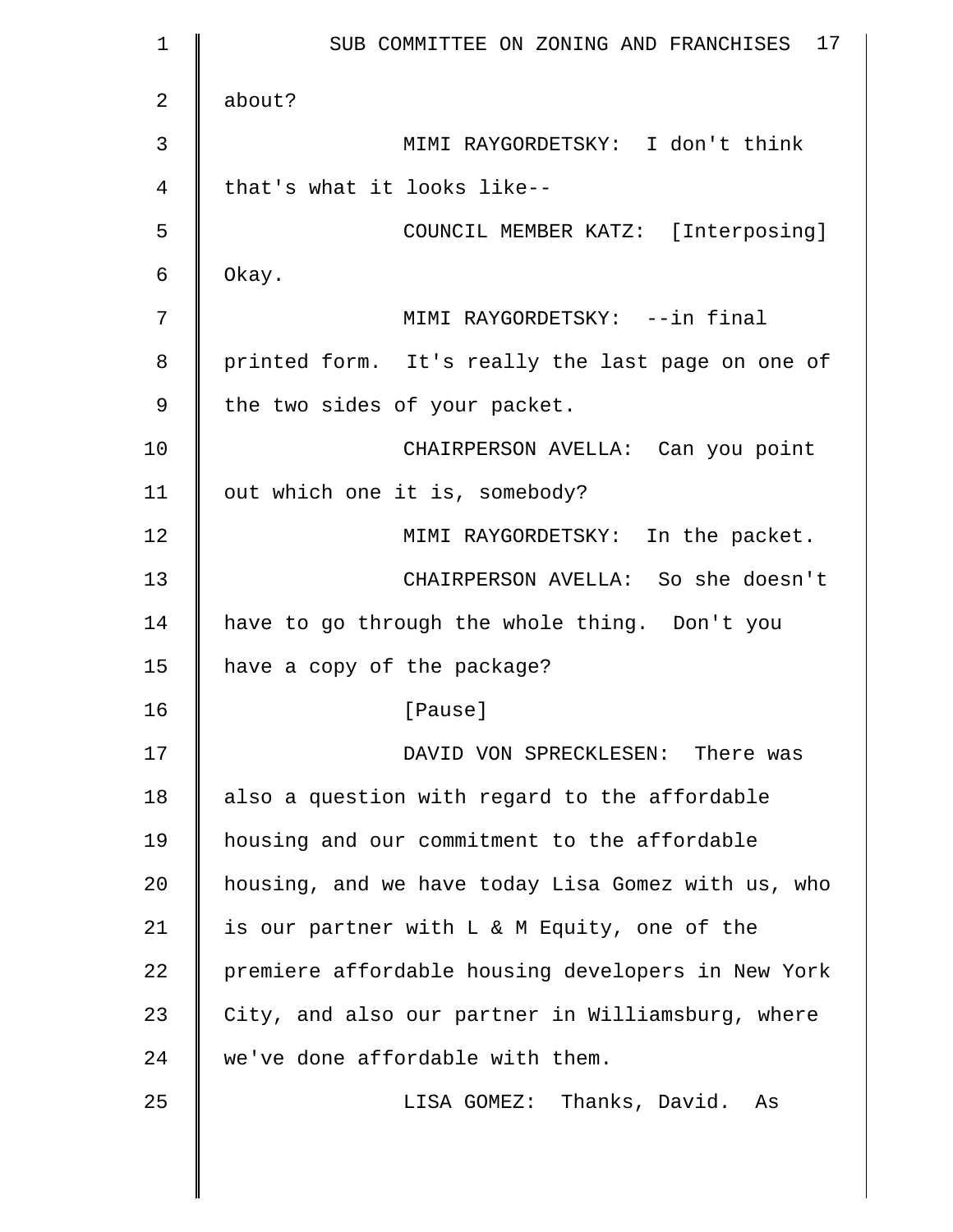| $\mathbf 1$    | 18<br>SUB COMMITTEE ON ZONING AND FRANCHISES       |
|----------------|----------------------------------------------------|
| $\overline{2}$ | David said, L & M is a 25-year old affordable--    |
| 3              | primarily affordable housing developer.            |
| $\overline{4}$ | Throughout that time we've developed about 8,000   |
| 5              | units, most of those in the City and most of those |
| 6              | as affordable housing. We are partners on the      |
| 7              | North Side Piers development, which also contains  |
| 8              | 113 on-site affordable units, which help that      |
| 9              | project meet its inclusionary housing requirement. |
| 10             | Those units were finished and occupied last        |
| 11             | summer, and we received thousands and thousands of |
| 12             | applications for those 113 units, which is pretty  |
| 13             | typical for affordable housing developments        |
| 14             | throughout the City. For the Gowanus site we're    |
| 15             | building 136 units on the two corners of 1st and   |
| 16             | 2nd Street on Bond Street. When completed all      |
| 17             | those units will be affordable to those earning at |
| 18             | or below 80% of area median, which is currently    |
| 19             | about \$60,000 for a family of four. I know there  |
| 20             | have been some questions on sort of funding        |
| 21             | mechanisms, so I'd like to just sort of tell you   |
| 22             | about a couple of options that we can utilize for  |
| 23             | this, because having two buildings actually        |
| 24             | provides us with more flexibility to finance each  |
| 25             | one separately or both together. But, typically    |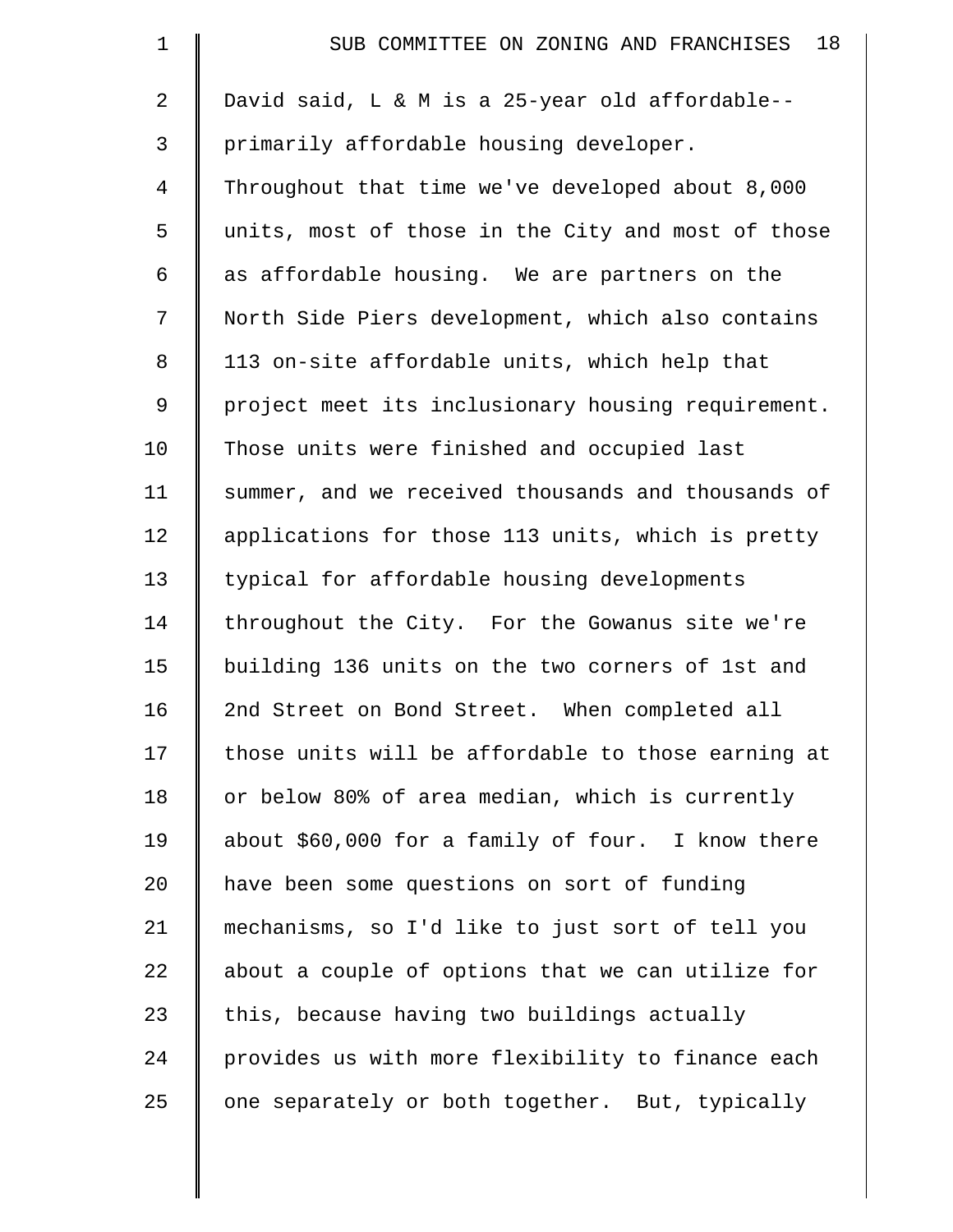| $\mathbf 1$    | 19<br>SUB COMMITTEE ON ZONING AND FRANCHISES       |
|----------------|----------------------------------------------------|
| $\overline{a}$ | in the world of affordable housing there are a     |
| $\mathsf{3}$   | number of discretionary or as of right subsidy and |
| $\overline{4}$ | low interest loan programs. So we would envision   |
| 5              | using a combination of tax-exempt bonds, tax       |
| 6              | credits, and low interest loans either through     |
| 7              | HDC, HPD or the State DHCR through the Homes for   |
| 8              | Working Families or Housing Trust Fund programs.   |
| 9              | These are programs that we are very well versed    |
| 10             | in. We're currently financing four and building    |
| 11             | four affordable developments in Brooklyn using a   |
| 12             | variety of these subsidies. And in about the past  |
| 13             | ten years we've successfully obtained, through a   |
| 14             | competitive process, ten awards through DHCR. So,  |
| 15             | we're pretty good at figuring out how to put       |
| 16             | together financing. And I think one thing that's   |
| 17             | important right now in this economy is that given  |
| 18             | our track record; we have been able to finance and |
| 19             | close affordable housing projects, even while the  |
| 20             | financial world is falling apart. And we stand     |
| 21             | behind our commitment to affordable housing, and   |
| 22             | we believe that we will be able to successfully    |
| 23             | finance and build all of these units.              |
| 24             | CHAIRPERSON AVELLA: But-- and I                    |
| 25             | appreciate your testimony, but it doesn't get to   |
|                |                                                    |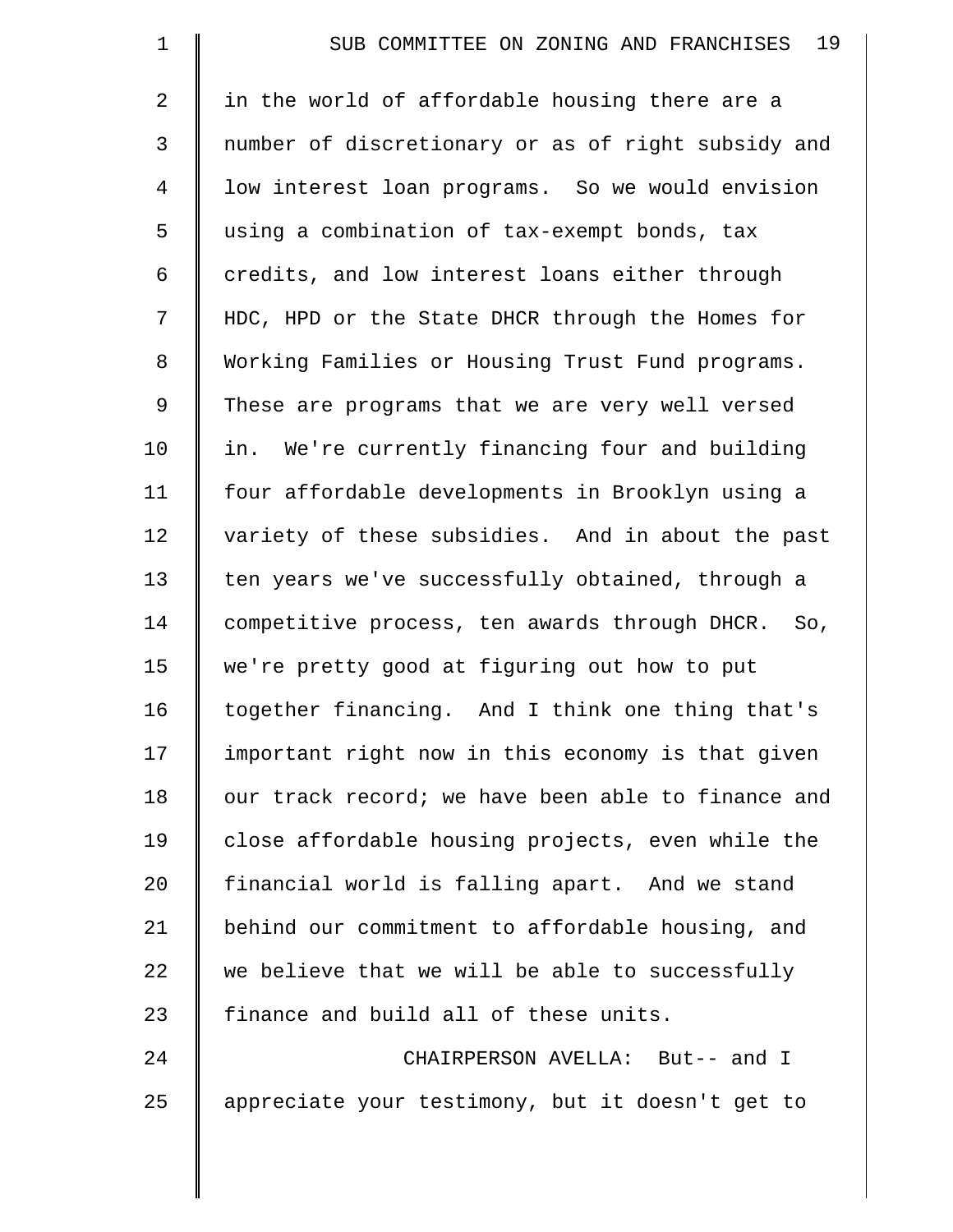| $\mathbf 1$ | 20<br>SUB COMMITTEE ON ZONING AND FRANCHISES       |
|-------------|----------------------------------------------------|
| 2           | the heart of the issue that the community raised   |
| 3           | is that my understanding from the community board  |
| 4           | and community representatives, is that they voted  |
| 5           | in favor of the project with the guarantee that    |
| 6           | the affordable housing component was going to be   |
| 7           | built; that if the affordable housing component    |
| 8           | isn't done, they're not in favor of the project.   |
| 9           | And what they were looking for is a very firm      |
| 10          | commitment. Because if you don't do the            |
| 11          | inclusionary housing component, you can still do   |
| 12          | the 12 stories, which is not what the community    |
| 13          | wants. So again, my question is where is the       |
| 14          | final written in stone commitment? That's the      |
| 15          | issue that I raised on behalf of the community.    |
| 16          | LISA GOMEZ: What type of final                     |
| 17          | written commitment would you be looking for?       |
| 18          | CHAIRPERSON AVELLA: Well if I                      |
| 19          | remember, the community had raised two issues, two |
| 20          | things. I think one was a deed restriction in the  |
| 21          | project or some commitment in the project, in the  |
| 22          | wording of the project as part of the approval     |
| 23          | process that the housing component would be built. |
| 24          | DAVID VON SPRECKLESEN: We would be                 |
| 25          | developing this pursuant to the inclusionary       |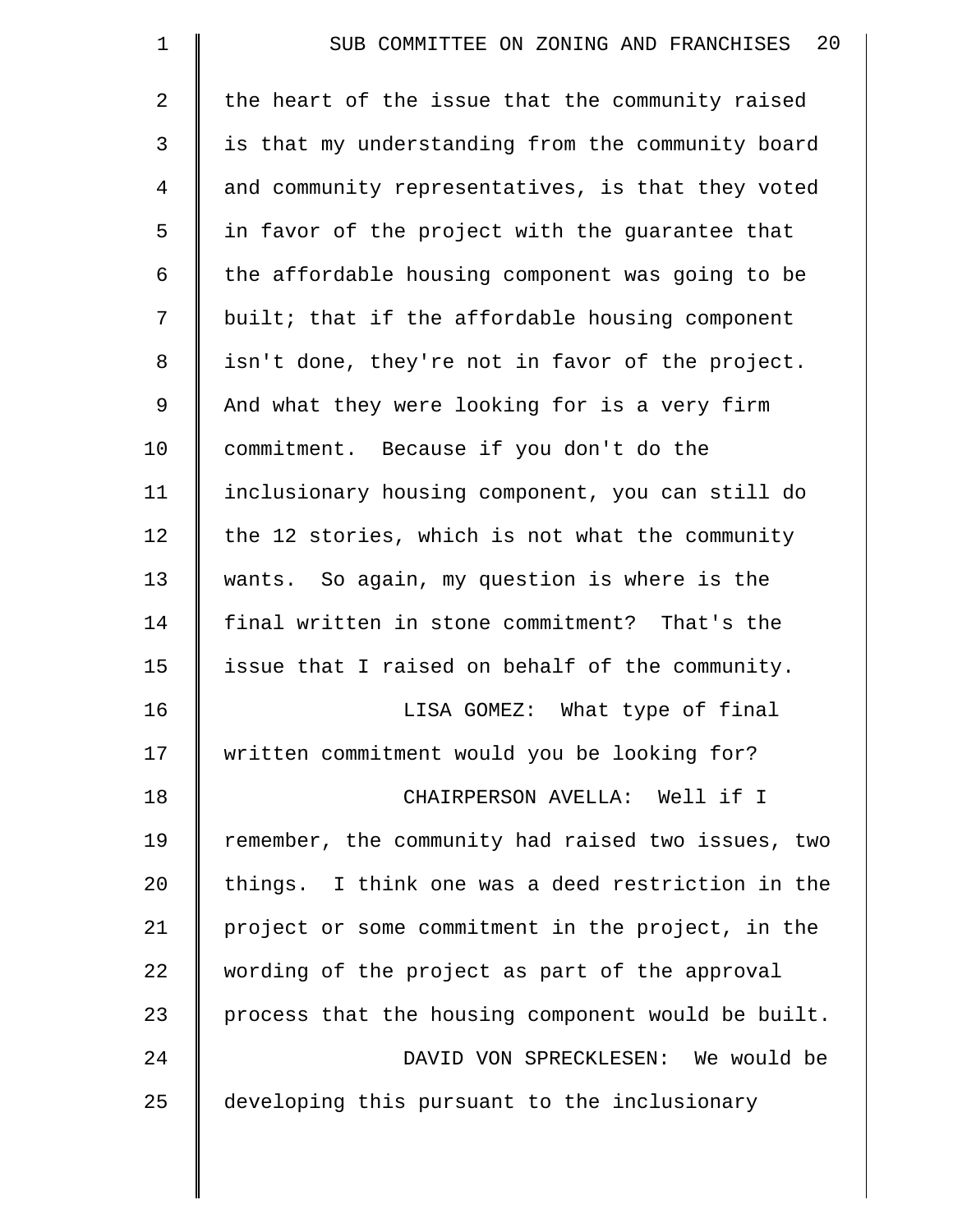| $\mathbf 1$    | 21<br>SUB COMMITTEE ON ZONING AND FRANCHISES       |
|----------------|----------------------------------------------------|
| $\overline{2}$ | housing program, which is done throughout this     |
| 3              | city, where there is significant incentives to     |
| $\overline{4}$ | doing the affordable housing. We've only come      |
| 5              | across this in one instance before, and we have    |
| 6              | done it in North Side Piers, with L & M Equity.    |
| 7              | So with the 421-A and the bulk increases, it makes |
| 8              | it very compelling to do these projects. We're     |
| 9              | batting 1000 and we will continue to bat 1000 as   |
| 10             | we're planning on doing that in this program.      |
| 11             | CHAIRPERSON AVELLA: And I don't                    |
| 12             | dispute that. I don't dispute that that's your     |
| 13             | best intentions. But what the community is         |
| 14             | saying, they're in effect giving approval for      |
| 15             | additional density and additional height and only  |
| 16             | on the, you know, proviso that there is the        |
| 17             | affordable housing component. What they're saying  |
| 18             | is they don't want to be in a situation where the  |
| 19             | project is approved and lo and behold, not because |
| 20             | you didn't try, but because the-- for some other   |
| 21             | economic reason the affordable housing component   |
| 22             | doesn't get built and then they're going to be     |
| 23             | sitting around saying, we should never have        |
| 24             | approved this project in the first place. There's  |
| 25             | got to be a way that you can commit to doing this. |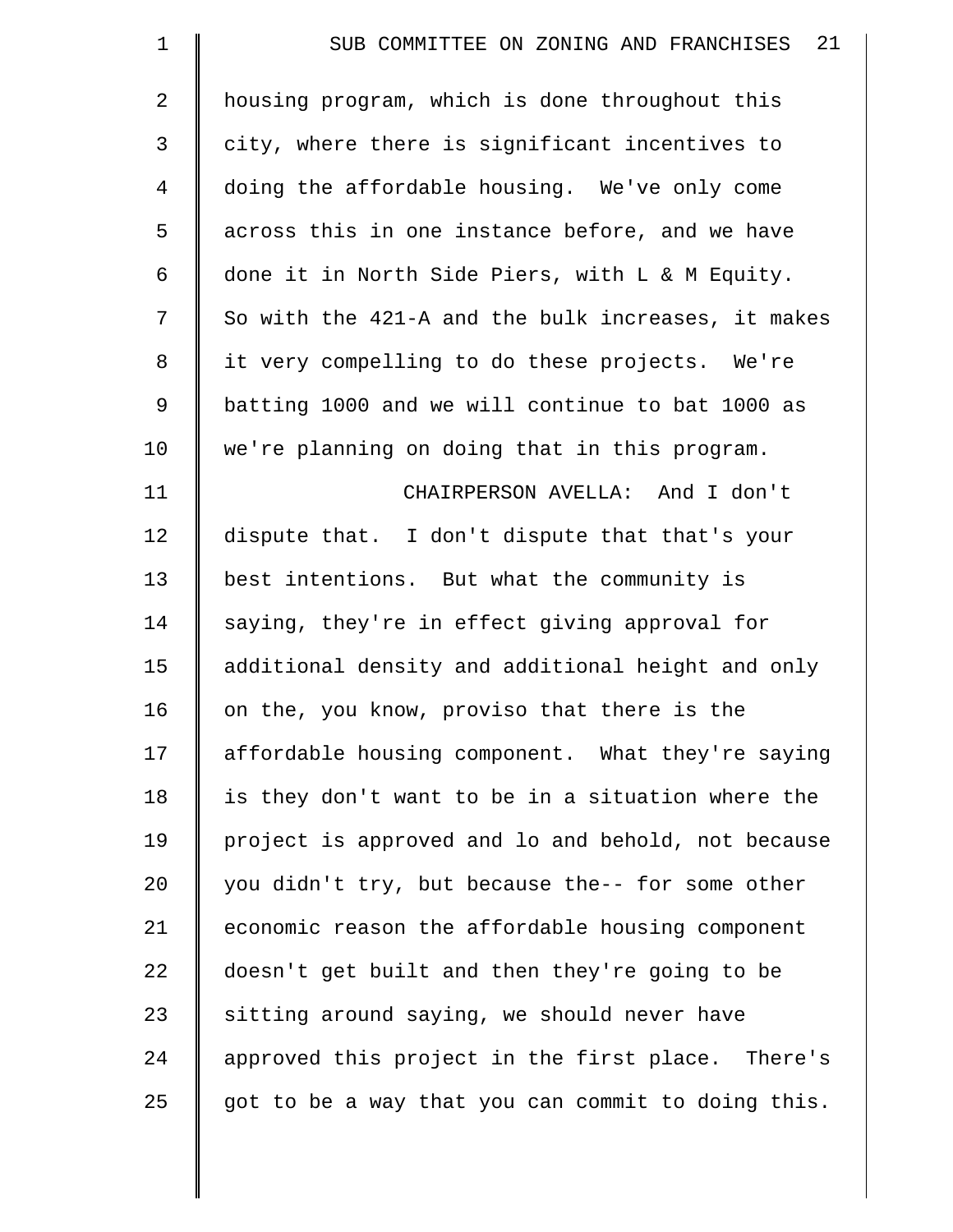| $\mathbf 1$    | SUB COMMITTEE ON ZONING AND FRANCHISES 22          |
|----------------|----------------------------------------------------|
| $\overline{2}$ | And I understand the situation you're in, but you  |
| 3              | know something, the community has a right, at      |
| $\overline{4}$ | least in my opinion, to insist on a real, firm,    |
| 5              | commitment. And you're saying just what you said   |
| 6              | at the other hearing and I don't-- again, I don't  |
| 7              | dispute the fact that you're-- it's your best      |
| 8              | intentions. But that's not what the community is   |
| 9              | seeking. They want a commitment. They want a       |
| 10             | real commitment that they can hold up and say, the |
| 11             | developer didn't do what he was supposed to do.    |
| 12             | So far I haven't heard that. And I guess you're    |
| 13             | not willing to do it. And again, it's not          |
| 14             | disputing your commitment to do it, but if the     |
| 15             | economic situation somehow changes or the          |
| 16             | requirements of the 421-A program get changed,     |
| 17             | whatever, and it doesn't happen, then the          |
| 18             | community board, their position was really         |
| 19             | undermined and they didn't get what they wanted.   |
| 20             | And they got something that they didn't want in    |
| 21             | terms of greater density and-- I shouldn't say     |
| 22             | greater density, but the height of the buildings.  |
| 23             | So I correct myself. I saw you were going to       |
| 24             | correct me. Thank you. So, I mean unless you can   |
| 25             | say something different we agree to disagree on    |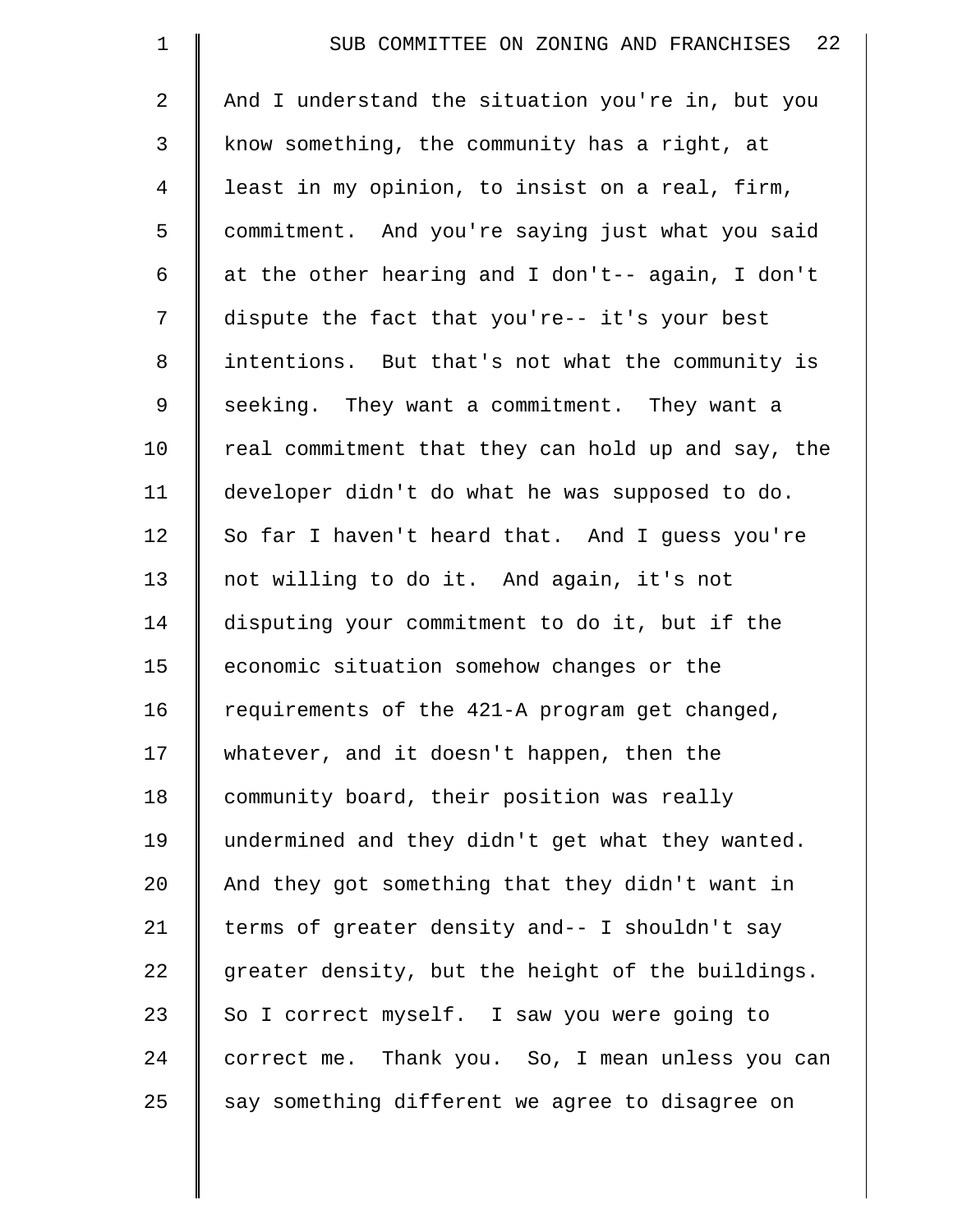| $\mathbf 1$ | SUB COMMITTEE ON ZONING AND FRANCHISES 23          |
|-------------|----------------------------------------------------|
| 2           | that one issue. Okay? Anything-- do you have--     |
| 3           | have you made any sort of concessions in changing  |
| 4           | the plans on the height of the two towers since we |
| 5           | had the hearing?                                   |
| 6           | DAVID VON SPRECKLESEN: We have                     |
| 7           | not.                                               |
| 8           | CHAIRPERSON AVELLA: Council Member                 |
| 9           | Gioia?                                             |
| 10          | COUNCIL MEMBER GIOIA: Thank you,                   |
| 11          | Mr. Chair. A few questions, and actually I have    |
| 12          | some questions even following up on your           |
| 13          | questions, because I think I had a different       |
| 14          | understanding than what you just articulated.      |
| 15          | First a few things, as you know I represent a      |
| 16          | waterfront as well in Queens. And what's exciting  |
| 17          | to me about projects like this is that for too     |
| 18          | long the waterfront has been completely neglected  |
| 19          | and unless you worked in a factory on the          |
| 20          | waterfront you had little chance of ever seeing    |
| 21          | the water. It's also exciting to me that in these  |
| 22          | difficult economic times that someone's coming     |
| 23          | forward with a rezoning to put shovels in the      |
| 24          | ground that will provide great construction jobs   |
| 25          | and also build new housing in New York. And I was  |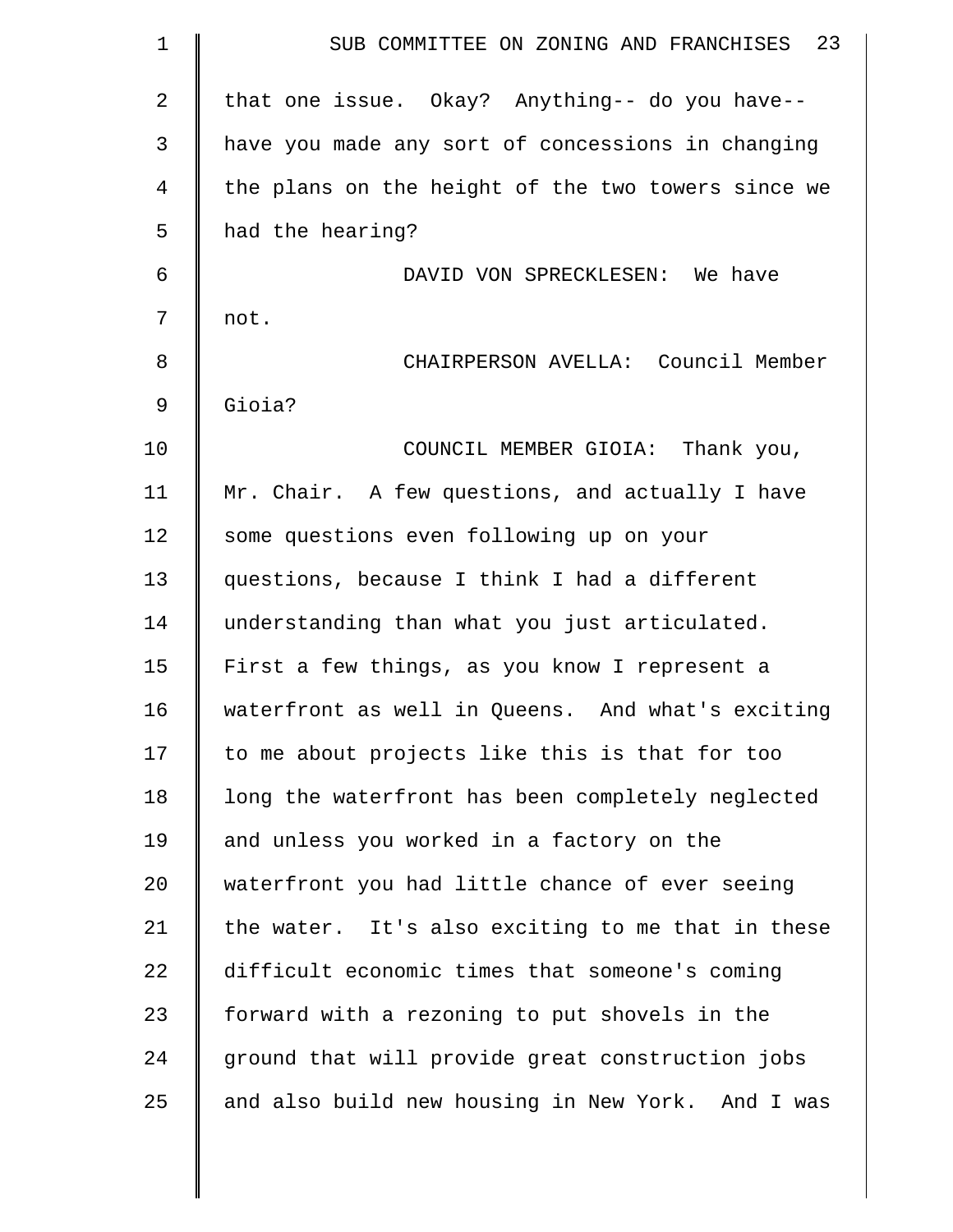| $\mathbf 1$    | 24<br>SUB COMMITTEE ON ZONING AND FRANCHISES       |
|----------------|----------------------------------------------------|
| $\overline{a}$ | talking to some of the community folks beforehand, |
| 3              | and the truth is if you live in a neighborhood, no |
| $\overline{4}$ | one ever lights height or extra height. And as     |
| 5              | somebody who's lived in Queens my entire life, I   |
| 6              | understand that. But I also think that sometimes   |
| 7              | there need to be tradeoffs. And if we are ever     |
| $\,8\,$        | going to solve the affordable housing crisis in    |
| 9              | New York and allow both working class and middle   |
| 10             | class people to live within the five boroughs, one |
| 11             | of the tradeoffs we can make is through height.    |
| 12             | And so, while I'm not a huge fan of height and I   |
| 13             | can understand if people want less, I would be     |
| 14             | completely willing to concede on that to get       |
| 15             | affordable housing. But this is where I guess the  |
| 16             | question becomes, because, and I fully believe     |
| 17             | that there is no intention on anyone's part to     |
| 18             | confuse the community or whatever it may be, but   |
| 19             | there has been some confusion since the past       |
| 20             | hearing. And I'm reading a letter, not from you    |
| 21             | guys but from our colleague that says this project |
| 22             | provides 460 units of housing, 130 of which will   |
| 23             | be affordable, etcetera, etcetera, etcetera. And   |
| 24             | that's where the confusion comes, because I think  |
| 25             | that's how the project was sold, as-- but now      |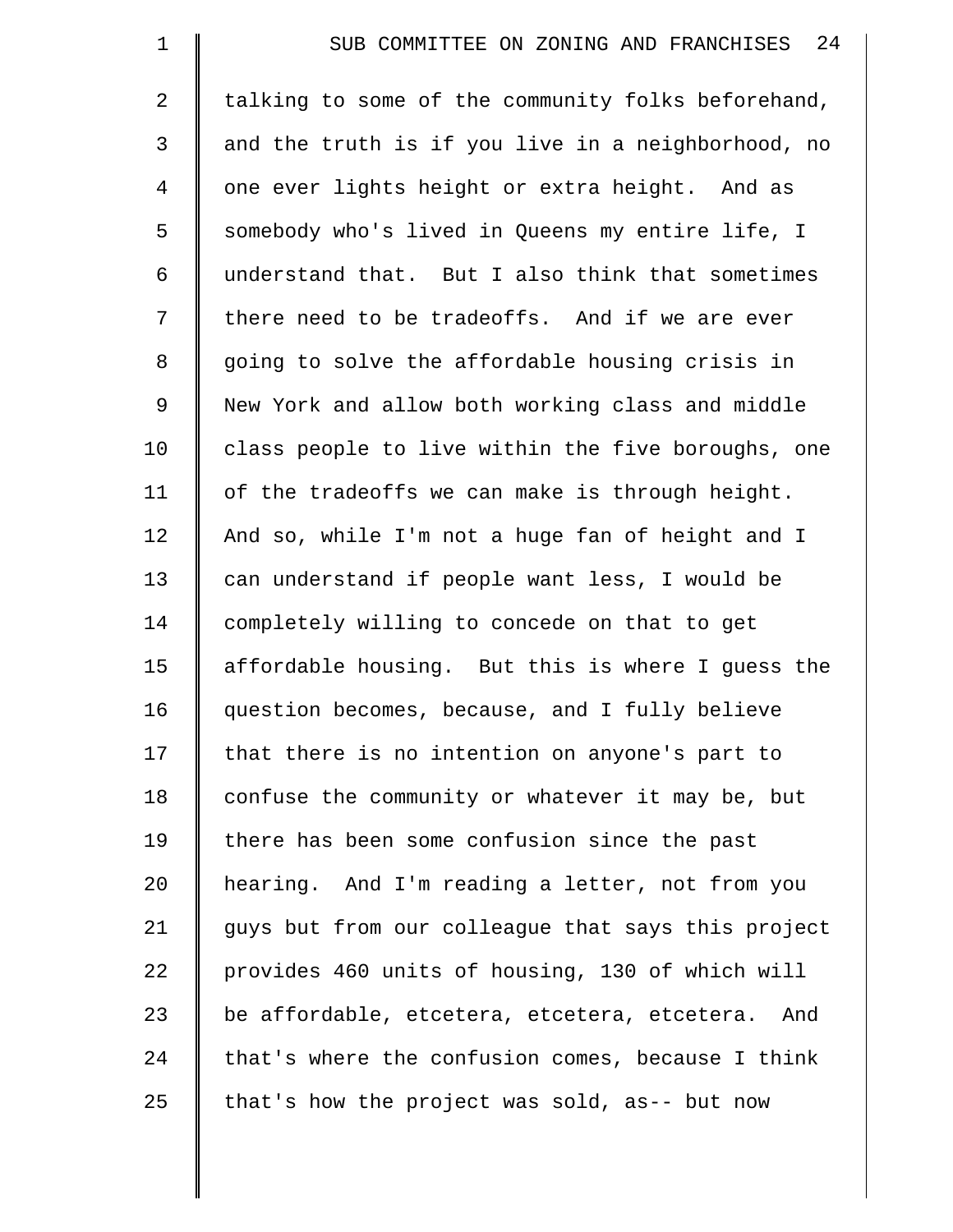| $\mathbf 1$    | 25<br>SUB COMMITTEE ON ZONING AND FRANCHISES       |
|----------------|----------------------------------------------------|
| 2              | there becomes a kind of a next clause, a maybe     |
| 3              | part to it. And so this is what I want you guys    |
| $\overline{4}$ | to just talk about a little bit in terms of the--  |
| 5              | and this is where you ask the question,            |
| 6              | Councilman, if there is no affordable housing in   |
| 7              | this project, in other words, if you don't get the |
| 8              | tax incentive from the City or from the 421-A tax  |
| 9              | incentive from the State, what will this project   |
| 10             | be?                                                |
| 11             | DAVID VON SPRECKLESEN: It will                     |
| 12             | become a different project. I can tell you I       |
| 13             | haven't even begun to conceptualize what it would  |
| 14             | look like or whether the economics would work; but |
| 15             | we wouldn't get the FAR bonus and we wouldn't get  |
| 16             | the 421-A, so it would be a significantly smaller, |
| 17             | different project.                                 |
| 18             | COUNCIL MEMBER GIOIA: Which is why                 |
| 19             | you guys want to build this exact project?         |
| 20             | DAVID VON SPRECKLESEN: This                        |
| 21             | project that we have on paper is much more         |
| 22             | profitable to us than doing something without the  |
| 23             | affordable housing.                                |
| 24             | COUNCIL MEMBER GIOIA: To clarify,                  |
| 25             | Mr. Chairman, you said that they still would get   |
|                |                                                    |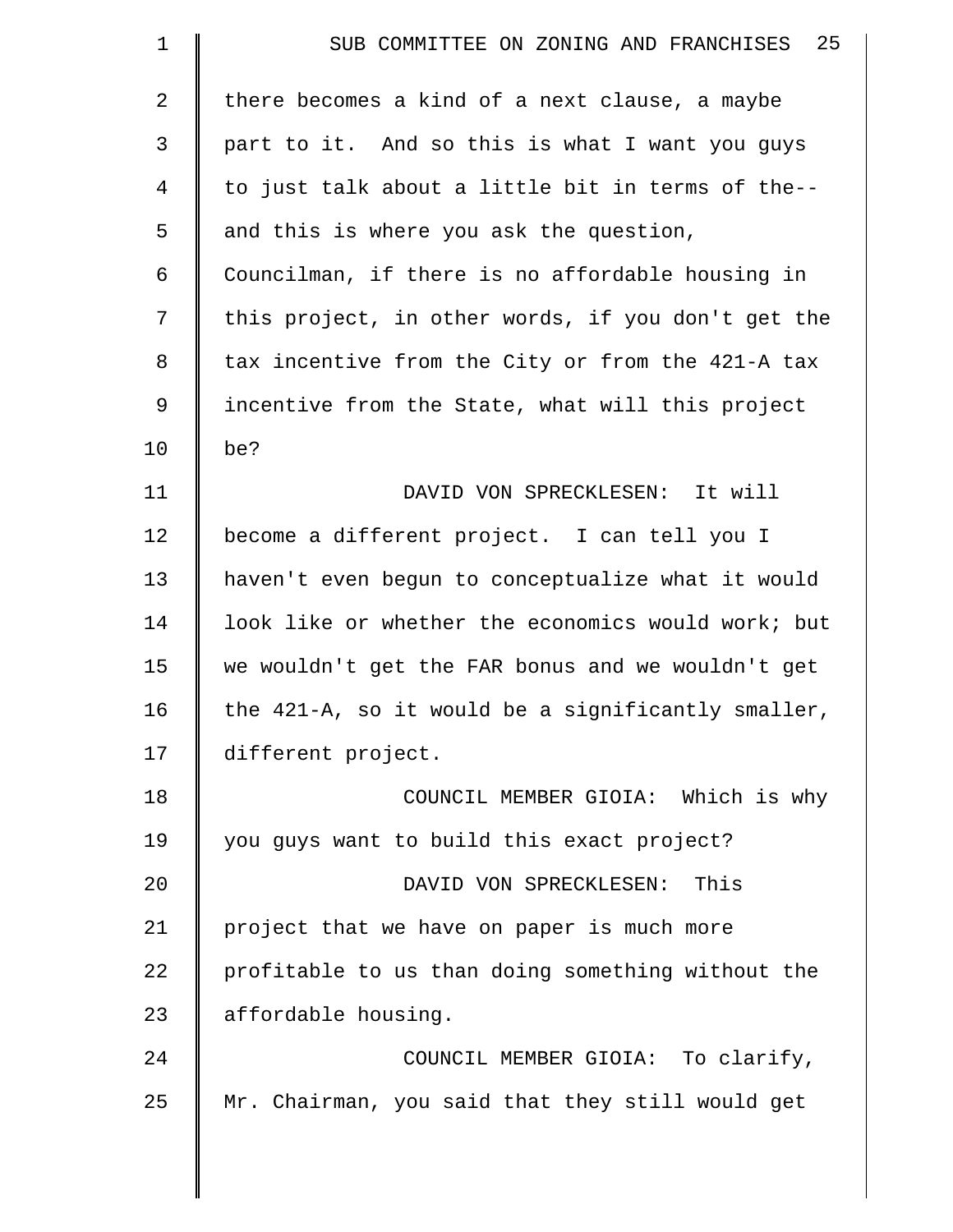| $\mathbf 1$ | SUB COMMITTEE ON ZONING AND FRANCHISES 26          |
|-------------|----------------------------------------------------|
| 2           | the FAR? That's why I'm asking for clarification.  |
| 3           | CHAIRPERSON AVELLA: In effect, if                  |
| 4           | they didn't do the inclusionary housing, they      |
| 5           | would still have the ability to do the 21 stories, |
| 6           | the two towers. They wouldn't get additional       |
| 7           | bulk, but they'd have the ability to do that       |
| 8           | height.                                            |
| 9           | COUNCIL MEMBER GIOIA: Can you guys                 |
| 10          | walk me through that? Because you're saying you    |
| 11          | wouldn't get the bonus, but you'd still be able to |
| 12          | build two towers? Just tell me about the FAR.      |
| 13          | DAVID VON SPRECKLESEN: Yeah, the                   |
| 14          | FAR, with the bonus the FAR is 3.6. Without it,    |
| 15          | if we don't do the affordable, it's 2.7. The way   |
| 16          | City Planning has put together the framework, the  |
| 17          | way inclusionary programs work everywhere else,    |
| 18          | the incentives are tied to bulk, not to height,    |
| 19          | except for in one instance in the Williamsburg     |
| 20          | Waterfront, where you could go from a 300 story--  |
| 21          | 300-foot tower to a 400-foot tower. Other than     |
| 22          | that, it's tied to the bulk. So theoretically,     |
| 23          | yes, we could do 12 stories without the            |
| 24          | affordable, but the likelihood of that is not      |
| 25          | great, given that we have so much less FAR.        |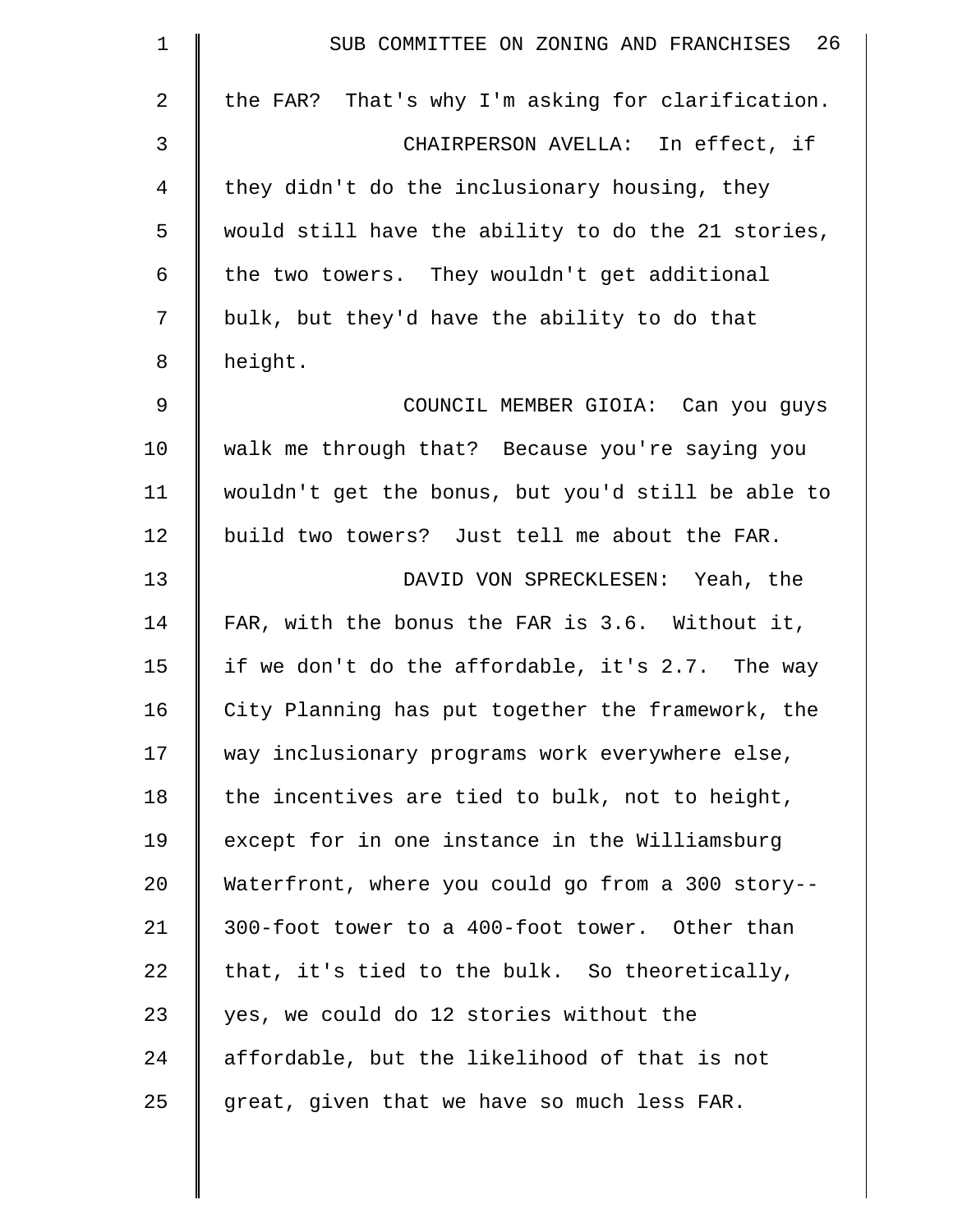| 1  | 27<br>SUB COMMITTEE ON ZONING AND FRANCHISES       |
|----|----------------------------------------------------|
| 2  | COUNCIL MEMBER GIOIA: I mean it                    |
| 3  | seems to me that the community wants the           |
| 4  | affordable housing. You all want to provide the    |
| 5  | affordable housing as part of a larger project.    |
| 6  | The rub here is that we're not in a position to    |
| 7  | guarantee the tax break; but we are in a position  |
| 8  | on the density and the FAR. SO is there a          |
| 9  | compromise to be reached here where the FAR would  |
| 10 | stay as it is unless they do the affordable and    |
| 11 | that would be the bonus?                           |
| 12 | CHAIRPERSON AVELLA: There's always                 |
| 13 | a compromise. If we're willing to impose upon the  |
| 14 | developer that restriction, whether or not the     |
| 15 | developer agrees to it, and whether or not the     |
| 16 | Council Member who represents this area agrees to  |
| 17 | it.                                                |
| 18 | COUNCIL MEMBER GIOIA: It just                      |
| 19 | seems to me that the developer in good faith wants |
| 20 | to build this project, and we should, you know,    |
| 21 | help the neighborhood get along especially in      |
| 22 | these difficult economic times. The only question  |
| 23 | is something we can't control, and so I'm trying   |
| 24 | to bring it into something we actually can         |
| 25 | control, which is the actual zoning.               |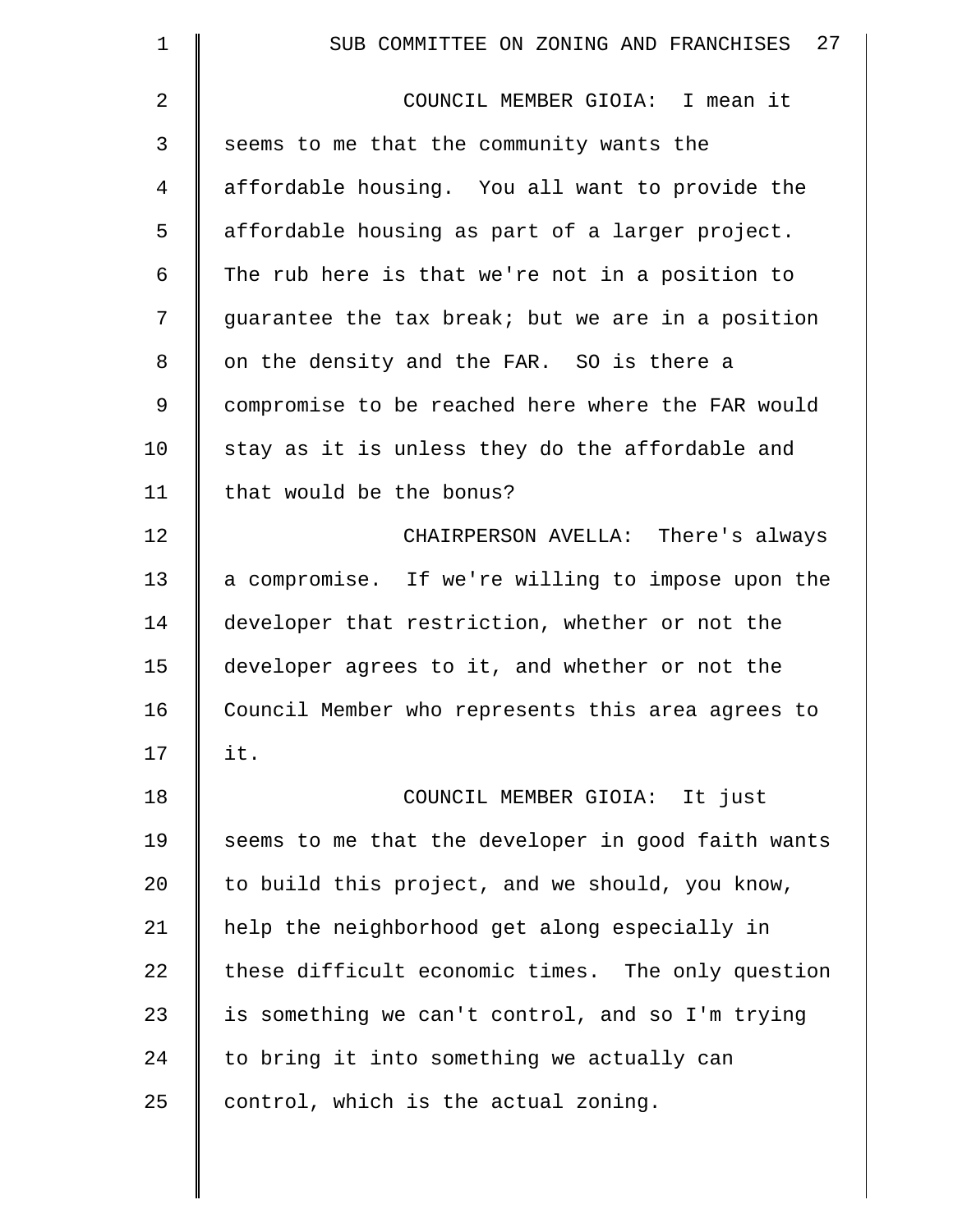| $\mathbf 1$ | SUB COMMITTEE ON ZONING AND FRANCHISES 28         |
|-------------|---------------------------------------------------|
| 2           | CHAIRPERSON AVELLA: And I would                   |
| 3           | agree with you. But I don't know if we can        |
| 4           | arrange that, and certainly within the next five  |
| 5           | minutes by which we would take a vote.            |
| 6           | COUNCIL MEMBER GIOIA: Fair enough.                |
| 7           | CHAIRPERSON AVELLA: I mean what we                |
| 8           | could do is lay this item over until Wednesday,   |
| 9           | because I'm having-- we're having another         |
| 10          | Committee meeting on Wednesday, to give us, you   |
| 11          | know, further time to discuss it. Council Member  |
| 12          | Katz?                                             |
| 13          | COUNCIL MEMBER KATZ: We're finding                |
| 14          | out the drop-dead date.                           |
| 15          | [Pause]                                           |
| 16          | COUNCIL MEMBER KATZ: You know, if                 |
| 17          | I may, Mr. Chair, we can actually lay it over. I  |
| 18          | would just like to point out to the Committee     |
| 19          | Members and to you as well and to my colleagues   |
| 20          | that, you know, the Council Member who's district |
| 21          | this is in wholeheartedly approves of this        |
| 22          | project. It is important to him. And I think      |
| 23          | that that's probably, if I'm not mistaken, the    |
| 24          | reason that he's not here, is because he sent a   |
| 25          | letter, and I think that he was under the         |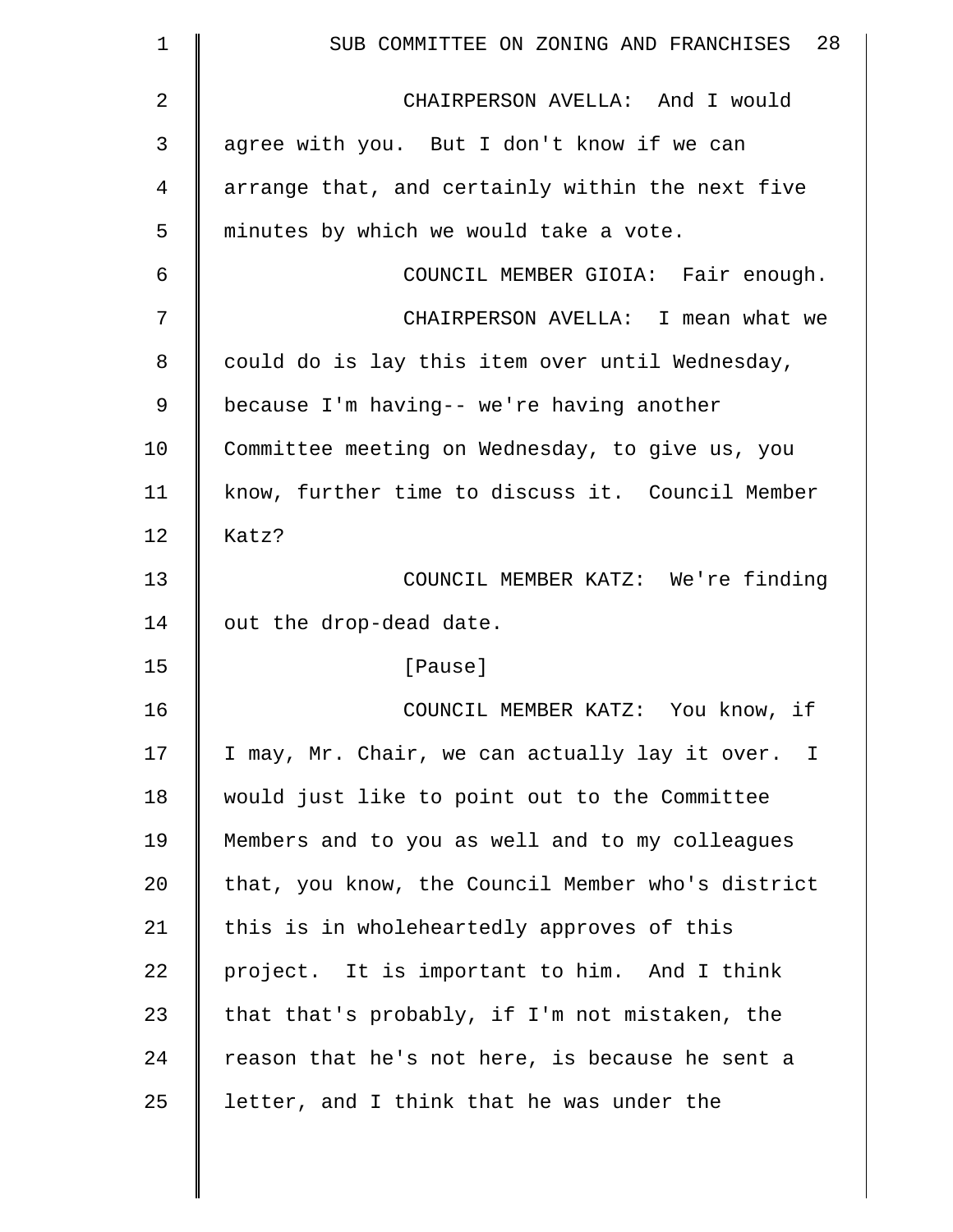| $\mathbf 1$ | 29<br>SUB COMMITTEE ON ZONING AND FRANCHISES       |
|-------------|----------------------------------------------------|
| 2           | impression that since, you know, nobody sort of    |
| 3           | beforehand told him there might be a problem, that |
| 4           | he is not here. And I have to make the assumption  |
| 5           | that if he knew that he would be, because he's     |
| 6           | extremely diligent and it's important to him. The  |
| 7           | other side of it is that I understand there has    |
| 8           | been so many different agreements already with     |
| 9           | labor and so much work that has gone into this.    |
| 10          | So, I guess I'm just bringing up the fact that I   |
| 11          | was under the impression also that this is sort of |
| 12          | a go. I understand that there are some issues,     |
| 13          | but I'm willing to make the discussion, if you     |
| 14          | want to take a break for a second.                 |
| 15          | CHAIRPERSON AVELLA: I have no                      |
| 16          | objections to taking a five-minute break. Let us   |
| 17          | take a quick recess and then we'll come right      |
| 18          | back.                                              |
| 19          | COUNCIL MEMBER KATZ: Thank you.                    |
| 20          | [Pause]                                            |
| 21          | CHAIRPERSON AVELLA: I want to                      |
| 22          | thank you for your additional testimony. Thank     |
| 23          | you. We're just going to wait for the vote until   |
| 24          | we get everybody back in the room. So it will      |
| 25          | just be a couple of minutes.                       |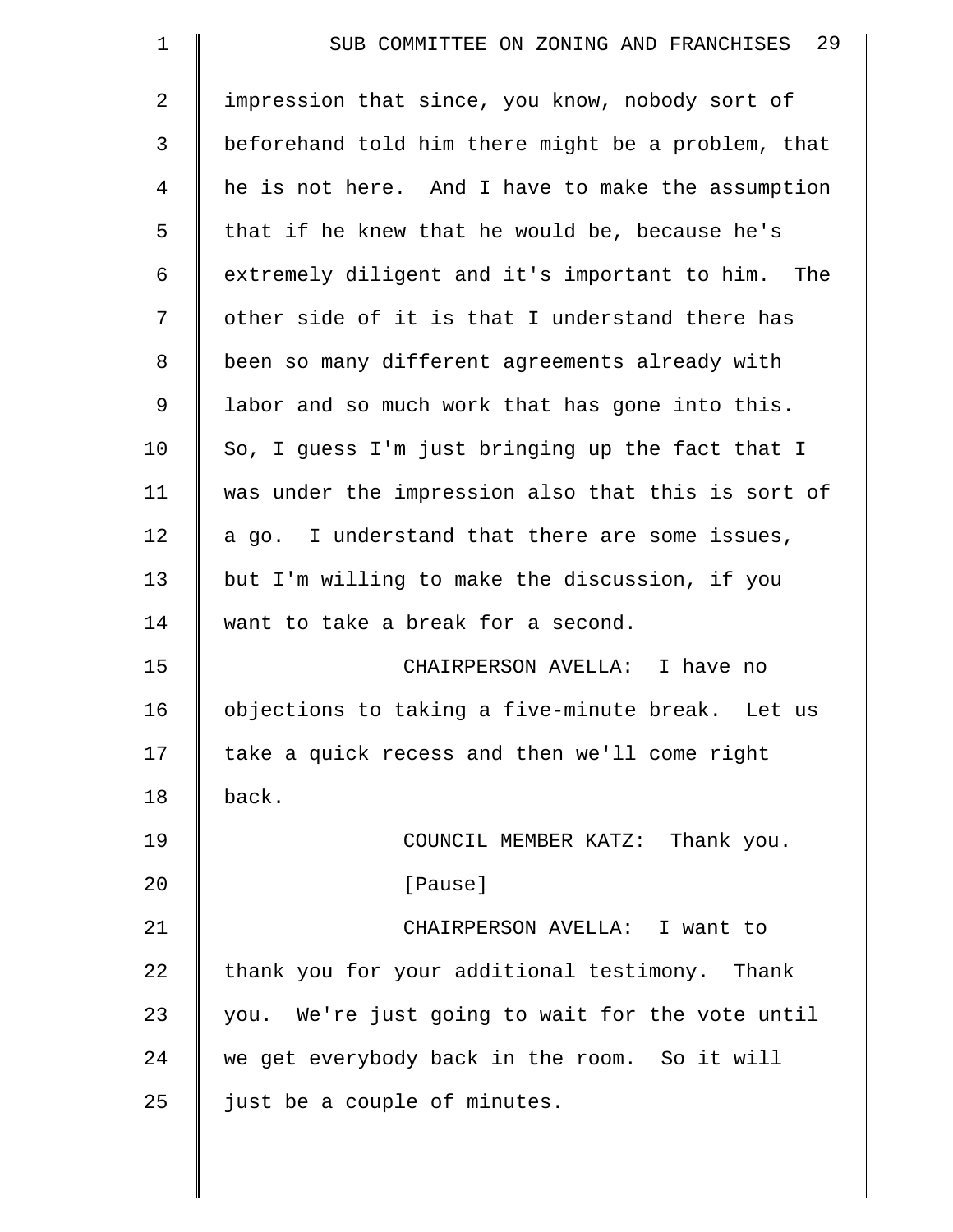| $\mathbf 1$    | SUB COMMITTEE ON ZONING AND FRANCHISES 30                     |
|----------------|---------------------------------------------------------------|
| $\overline{2}$ | [Pause]                                                       |
| 3              | COUNCIL MEMBER GERSON: Mr. Chair                              |
| 4              | as we wait one second, I was remiss earlier in not            |
| 5              | putting on the record a note of appreciation to               |
| 6              | Paul Nagle, our Director of Cultural Affairs, who             |
| 7              | worked very hard on the Battery Maritime Building,            |
| 8              | so I would like the record to reflect his hard                |
| 9              | work. Thank you.                                              |
| 10             | CHAIRPERSON AVELLA: You're                                    |
| 11             | welcome.                                                      |
| 12             | [Pause]                                                       |
| 13             | CHAIRPERSON AVELLA: All right.                                |
| 14             | Since I will be voting against the Toll Brothers              |
| 15             | project, Chair Katz will introduce the motions on             |
| 16             | the two items that remain to be voted on.                     |
| 17             | [Pause]                                                       |
| 18             | COUNCIL MEMBER KATZ: You know                                 |
| 19             | there's such a thing as closing while you're                  |
| 20             | ahead. Let me make two motions if I can, Mr.                  |
| 21             | Chair, and I don't know whether you want to make a            |
| 22             | motion on the other things first, or are these the            |
| 23             | only two items now that we're voting on? Okay.<br>$\mathbf I$ |
| 24             | think Councilman Gerson discussed the Battery                 |
| 25             | Maritime Building in quite detailed a motion                  |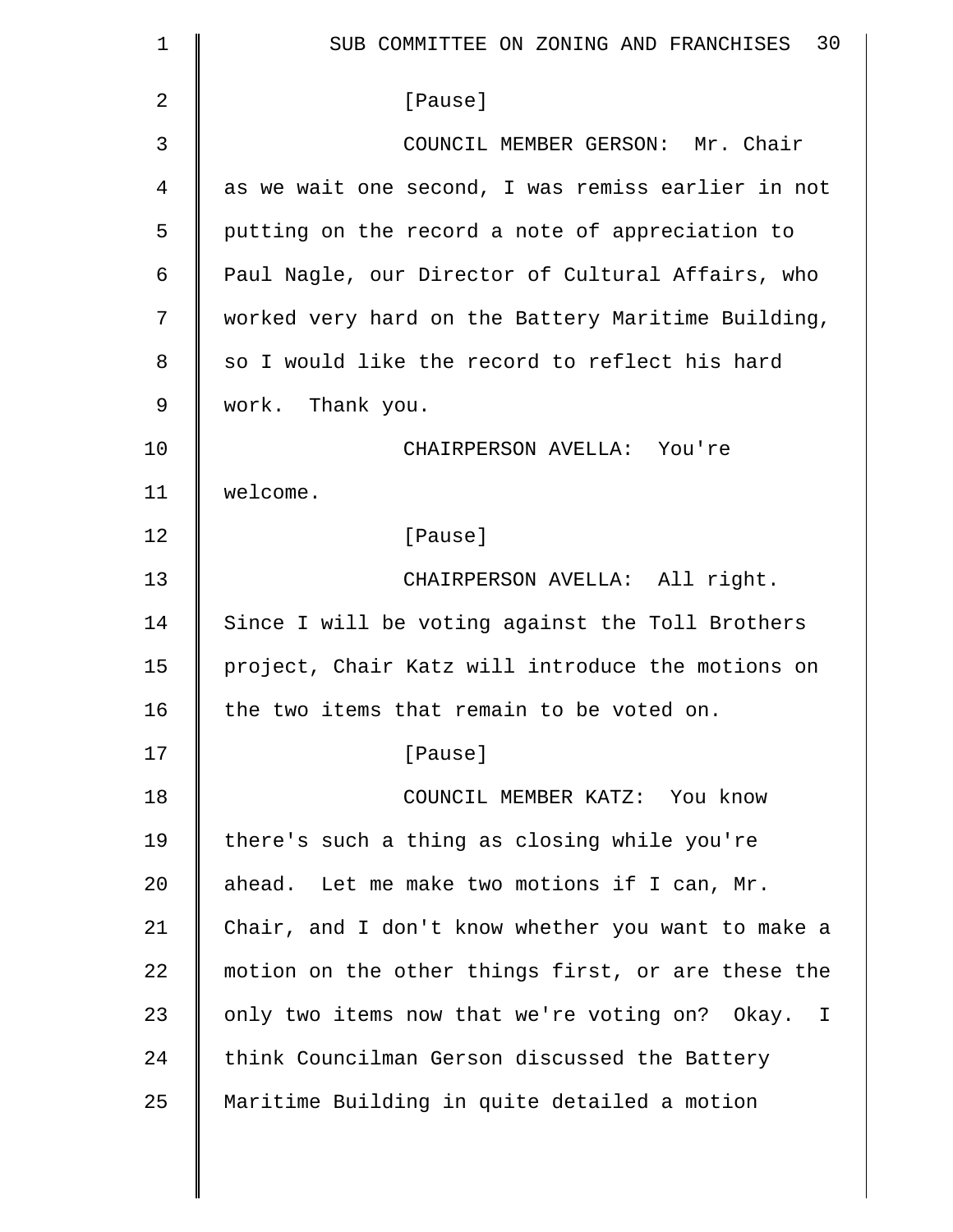| $\mathbf 1$    | SUB COMMITTEE ON ZONING AND FRANCHISES 31          |
|----------------|----------------------------------------------------|
| $\overline{a}$ | there, so I will just say, you know, taking all of |
| 3              | his suggestions into account-- I also spoke        |
| $\overline{4}$ | personally to the Borough President who is in full |
| 5              | support of the Battery Maritime Building, and I    |
| 6              | understand the Community Board was as well, and so |
| 7              | I will make a motion on the Councilman's           |
| 8              | suggestion as well, and congratulate him for all   |
| 9              | the work he did to approve the three items,        |
| 10             | Battery Maritime Building, LU number 1000, LU      |
| 11             | number 1002, LU number 1006. The second motion is  |
| 12             | for the 363-365 Bond Street. I understand the      |
| 13             | issues that the Chairman and Councilman Gioia have |
| 14             | been discussing, and I do think that they are      |
| 15             | extremely important to the project. However,       |
| 16             | overall, I believe that this project is a good     |
| 17             | thing for the district. I believe that in our      |
| 18             | economic environment today, this will create good  |
| 19             | paying jobs, and I think that that is extremely    |
| 20             | important, especially in today's economic          |
| 21             | environment that is out there. It will create      |
| 22             | affordable housing. And as you know that we        |
| 23             | always talk about if you don't have the project,   |
| 24             | you're going to get zero affordable housing, I     |
| 25             | guess. And also I just got off the phone, so that  |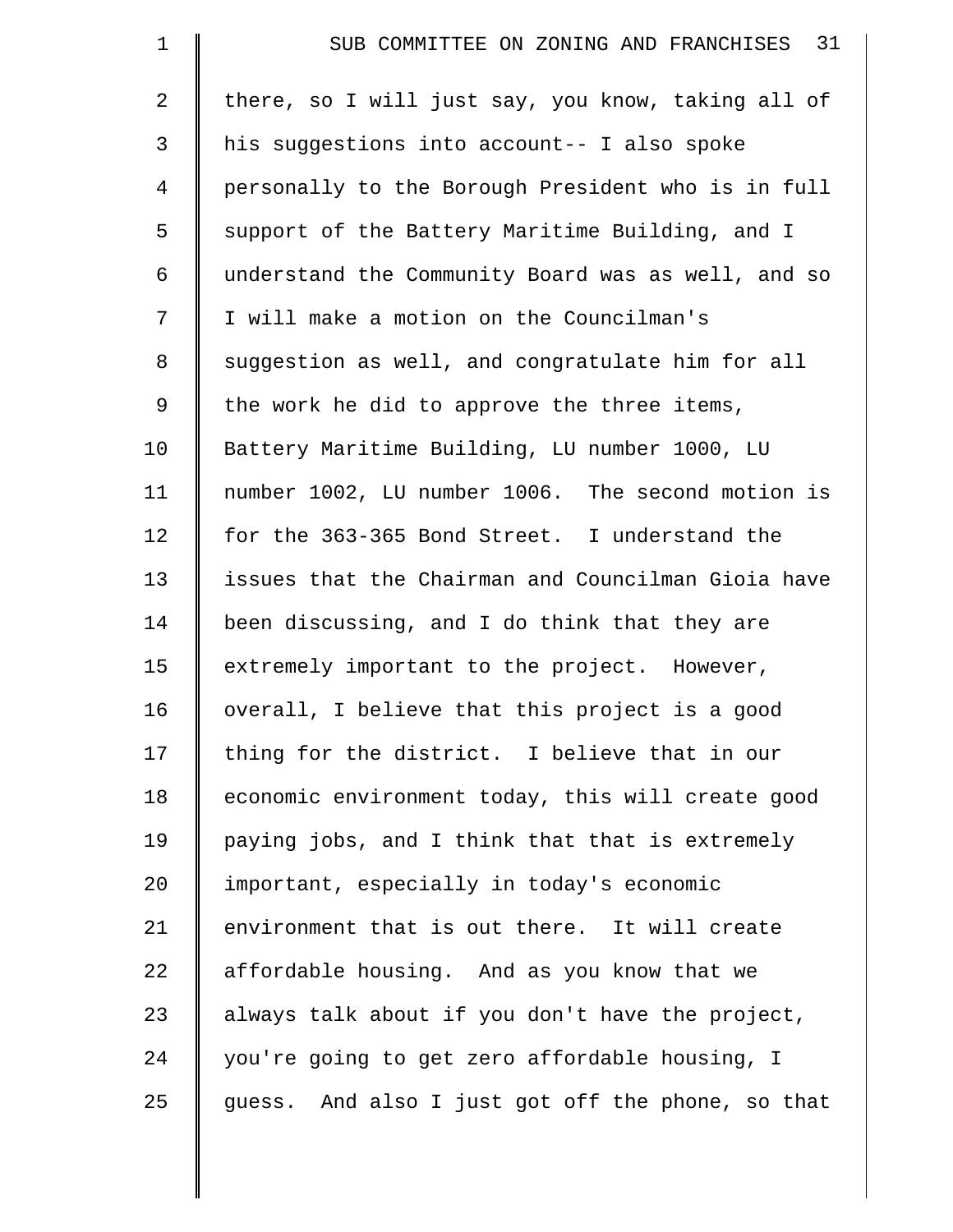| $\mathbf 1$    | SUB COMMITTEE ON ZONING AND FRANCHISES 32          |
|----------------|----------------------------------------------------|
| $\overline{2}$ | everyone knows, with Councilman de Blasio. He has  |
| 3              | reiterated to me his extreme support for this      |
| $\overline{4}$ | project in his district. So with all that said, I  |
| 5              | will make a motion to approve the 363-365 Bond     |
| 6              | Street, LUs number 1003, 1005; and I make the      |
| 7              | motion. Thank you, Mr. Chairman, for your time.    |
| 8              | CHAIRPERSON AVELLA: Thank you,                     |
| 9              | Chair Katz. And I'll ask Counsel to call the vote  |
| 10             | on those two items.                                |
| 11             | CHRISTIAN HYLTON: Chair Avella?                    |
| 12             | CHAIRPERSON AVELLA: If I may, I                    |
| 13             | just want to take a moment to explain why I'm      |
| 14             | going to vote against both items. Without going    |
| 15             | into great detail, because I did mention it during |
| 16             | the discussion on the items, one, I just feel with |
| 17             | the Maritime Building that the addition to a       |
| 18             | landmarked structure is just inappropriate. If     |
| 19             | they had just done a little bit more work to make  |
| 20             | the new hotel on top of this building fit in with  |
| 21             | the architecture, I think it would have been a     |
| 22             | great project. I just think they could have done   |
| 23             | a better job architecturally. With the Toll        |
| 24             | Brothers Project, I happen to agree with the       |
| 25             | community on a number of levels. One, this         |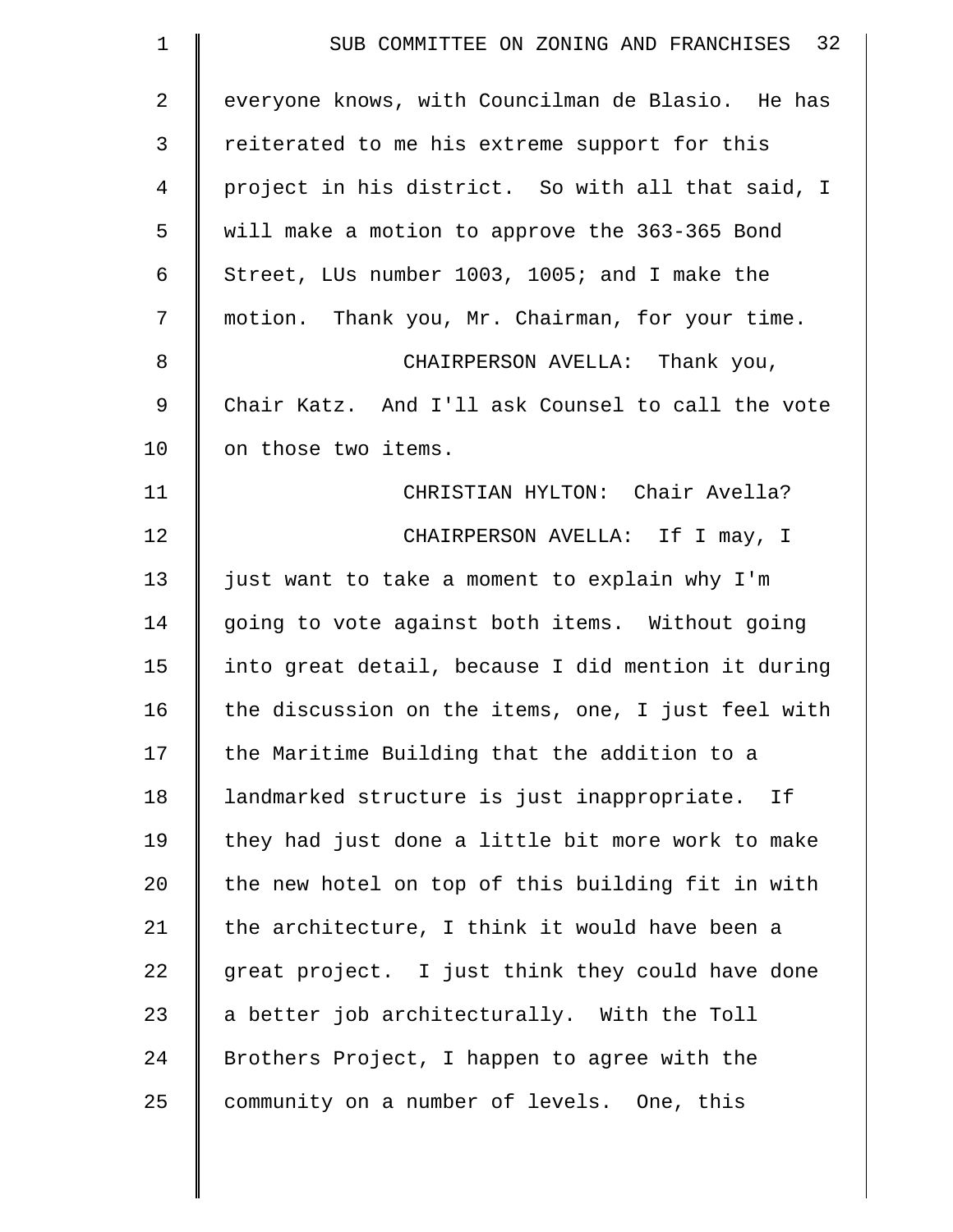| $\mathbf 1$    | SUB COMMITTEE ON ZONING AND FRANCHISES 33          |
|----------------|----------------------------------------------------|
| $\overline{2}$ | project probably should not have come forward at   |
| 3              | this time, because there is a comprehensive        |
| 4              | rezoning going on in that district, and the        |
| 5              | developer should have been told by City Planning   |
| 6              | wait until the rezoning goes ahead. There are      |
| 7              | still issues about whether the affordable housing  |
| 8              | component is going to be built; and the Community  |
| 9              | Board and the Community were very supportive of    |
| 10             | the affordable housing component, but, and         |
| 11             | approved of the project only if that actually      |
| 12             | happened; and there really is no commitment. And   |
| 13             | there was also a request that he height of the two |
| 14             | towers be reduced from 12 stories to eight         |
| 15             | stories, and unfortunately there's been no         |
| 16             | movement on that as well. So I vote No on both     |
| 17             | items.                                             |
| 18             | CHRISTIAN HYLTON: Council Member                   |
| 19             | Gioia.                                             |
| 20             | COUNCIL MEMBER GIOIA: Thank you.                   |
| 21             | May I have a second to explain my vote?            |
| 22             | CHAIRPERSON AVELLA: Sure.                          |
| 23             | COUNCIL MEMBER GIOIA: Thank you,                   |
| 24             | Mr. Chair. Chairwoman Katz has a headache, so I    |
| 25             | will be as brief as possible. Seriously, I want    |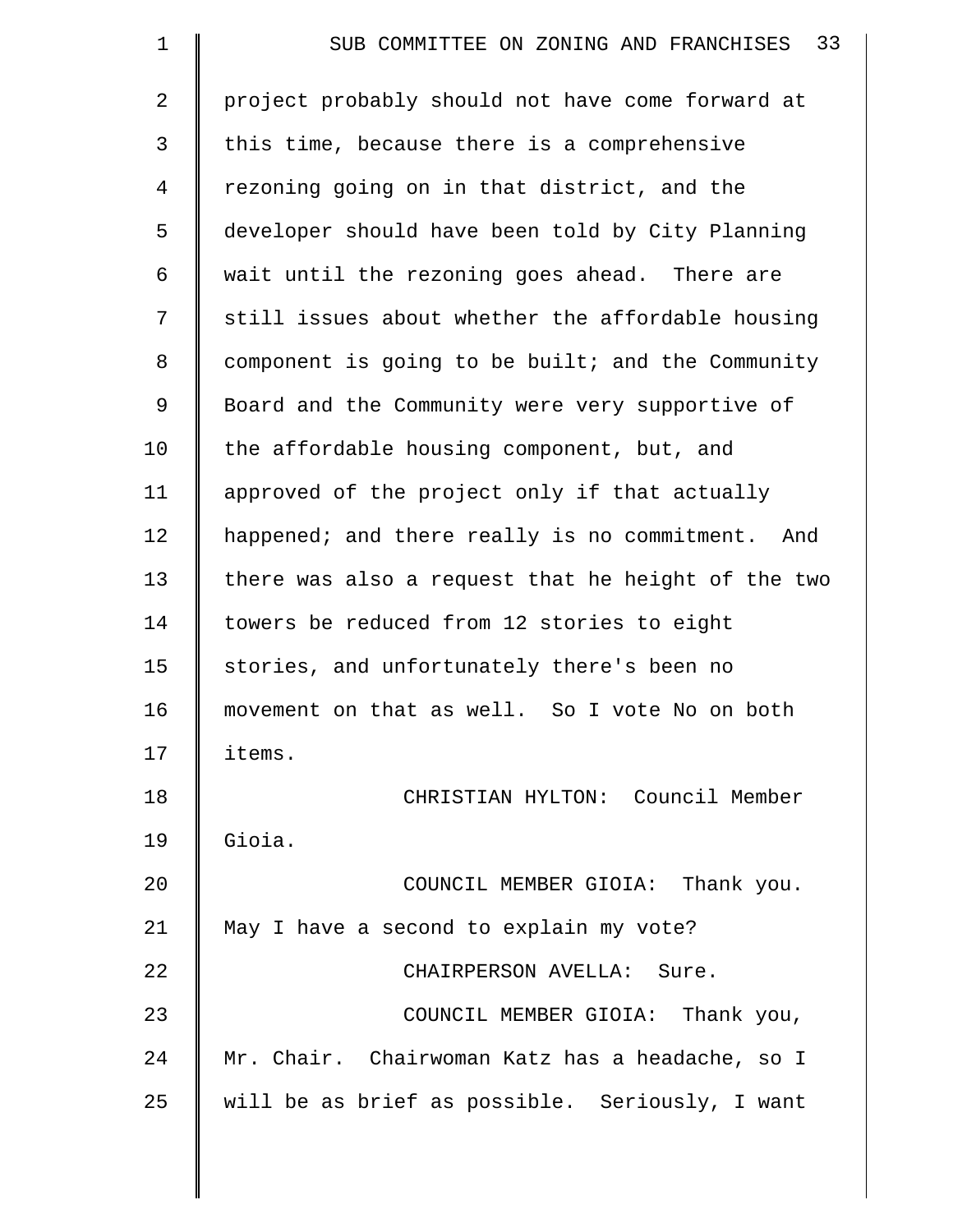| $\mathbf 1$    | SUB COMMITTEE ON ZONING AND FRANCHISES 34          |
|----------------|----------------------------------------------------|
| $\overline{2}$ | to thank the Community members and the Community   |
| 3              | Board for what they've done on this project,       |
| 4              | because I think some of the objections we've heard |
| 5              | is actually not particular to this project. I      |
| 6              | actually, I do believe that this developer wants   |
| 7              | to build the affordable housing at this site as    |
| 8              | projected. But there's a concern, I think          |
| 9              | throughout this city, that there-- sometimes       |
| 10             | people engage in a bait and switch, say one thing  |
| 11             | and then sign something different. And I think     |
| 12             | that's something we have to be very cautious of.   |
| 13             | And when you read some of these documents, not     |
| 14             | necessarily put forth by the developer, but where  |
| 15             | it states this will do this, and then you're told, |
| 16             | well, maybe it won't do this but for something     |
| 17             | else, it raises questions. But I really do         |
| 18             | believe that there is a full intention by this     |
| 19             | developer to do exactly what they've said they     |
| 20             | were going to do, which is to build this project.  |
| 21             | And my hope is that that is what happens. And I    |
| 22             | do think that we are in desperate need of housing  |
| 23             | in this city, especially affordable housing. And   |
| 24             | as the economic slow down seems to continue        |
| 25             | unabated, we are in desperate need of good jobs,   |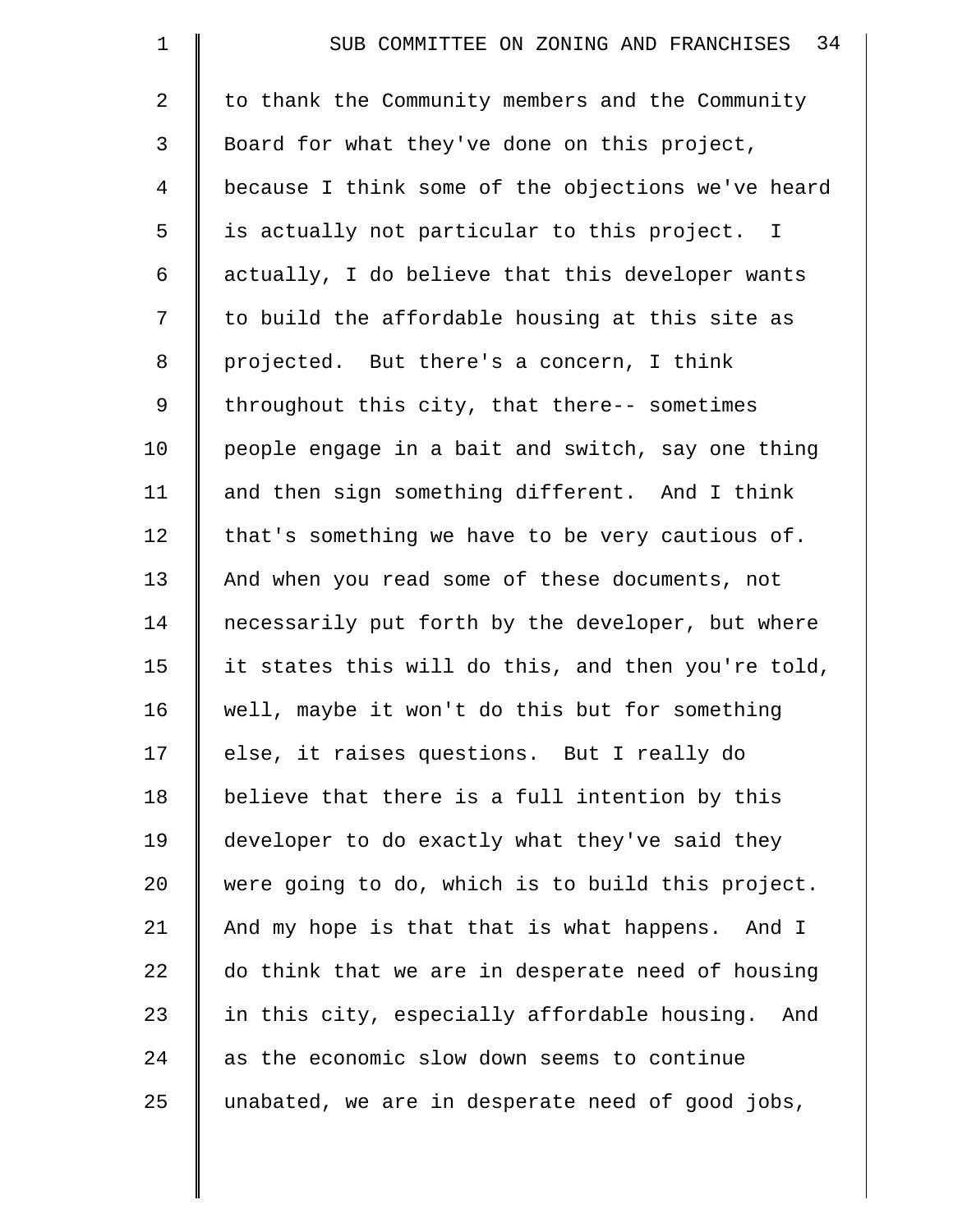| $\mathbf 1$ | SUB COMMITTEE ON ZONING AND FRANCHISES 35          |
|-------------|----------------------------------------------------|
| 2           | and I know that this project will create some      |
| 3           | strong union jobs. And for that reason I will      |
| 4           | vote yes; but I do hope that this Committee and    |
| 5           | Community Boards around this city are more         |
| 6           | vigorous in terms of getting guarantees in writing |
| 7           | about what projects are exactly and not what the   |
| 8           | hope of the project is. Thank you.                 |
| 9           | CHRISTIAN HYLTON: Council Member                   |
| 10          | Jackson.                                           |
| 11          | COUNCIL MEMBER GIOIA: And I vote                   |
| 12          | Yes on the others as well.                         |
| 13          | COUNCIL MEMBER JACKSON: I vote Aye                 |
| 14          | on all.                                            |
| 15          | CHRISTIAN HYLTON: Council Member                   |
| 16          | Katz.                                              |
| 17          | COUNCIL MEMBER KATZ: I vote Aye.                   |
| 18          | CHRISTIAN HYLTON: Council Member                   |
| 19          | Seabrook.                                          |
| 20          | COUNCIL MEMBER SEABROOK: I vote                    |
| 21          | Aye on all.                                        |
| 22          | CHRISTIAN HYLTON: Council Member                   |
| 23          | Sears.                                             |
| 24          | COUNCIL MEMBER SEARS: Permission                   |
| 25          | to explain my vote, if I may? One of the           |
|             |                                                    |

 $\parallel$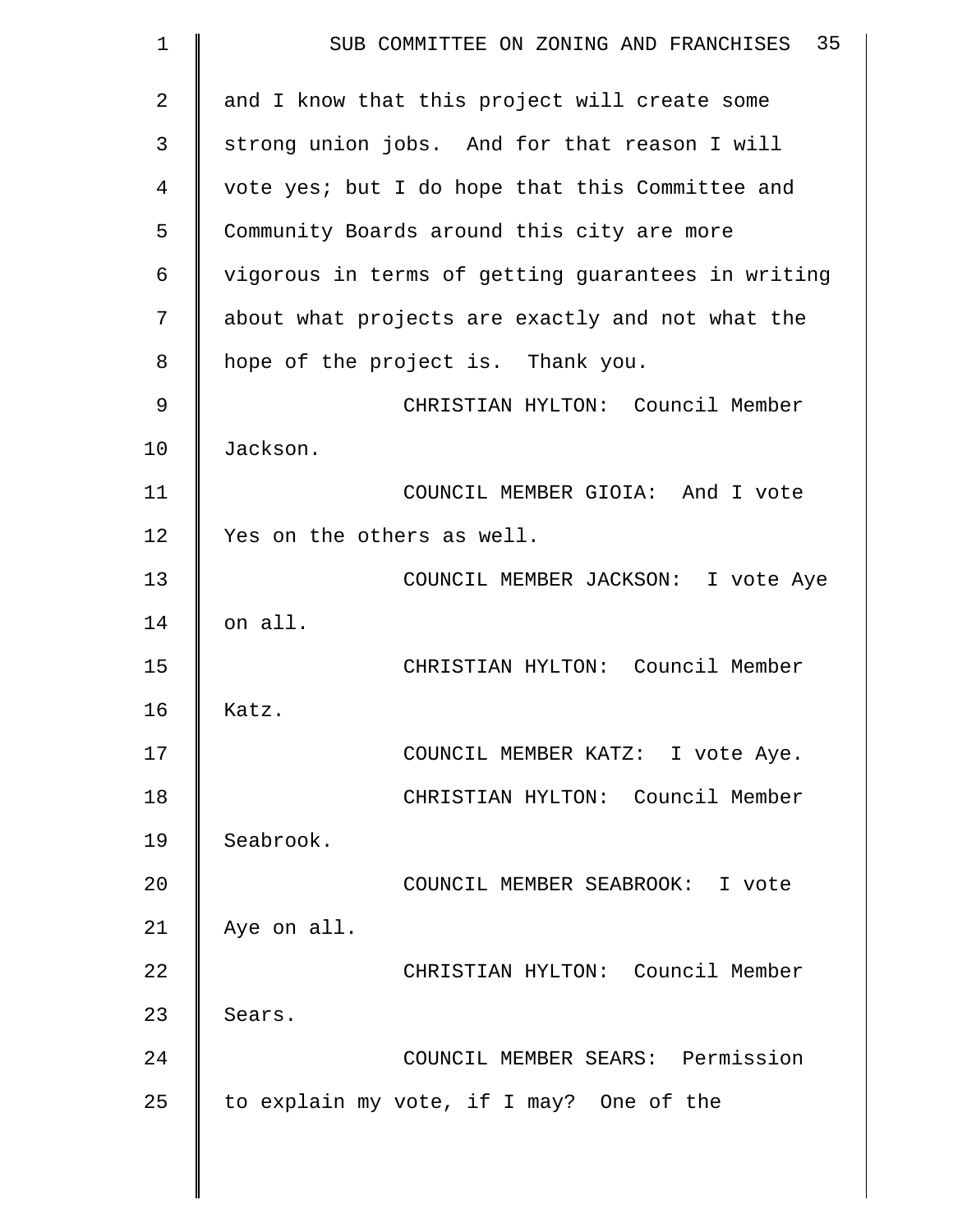| $\mathbf 1$    | 36<br>SUB COMMITTEE ON ZONING AND FRANCHISES       |
|----------------|----------------------------------------------------|
| $\overline{2}$ | communities in my district is Jackson Heights.     |
| 3              | And Jackson Heights is afforded the status of City |
| 4              | Landmarks, State Landmark and on the National      |
| 5              | Registry. So I'm very sensitive to what happens    |
| 6              | for those areas and those buildings that are       |
| 7              | landmarked. At the same time, I think what's done  |
| 8              | here, and I congratulate the Community Board, City |
| 9              | Planning, Councilman Gerson, and I can understand  |
| 10             | the Chair's opposition to it; but I think at the   |
| 11             | same time, they met the challenge of adding more   |
| 12             | to the community, of creating jobs, and having     |
| 13             | that sensitivity for landmarking. And I think      |
| 14             | that probably as time goes on, more and more of    |
| 15             | that we will be looking at in coming before this   |
| 16             | Committee. I also wish to say that for the other   |
| 17             | project, there seems to be an agreement about all  |
| 18             | of that, and I think that we should make a note    |
| 19             | that creating jobs doesn't mean that everything    |
| 20             | goes by the wayside just to create those jobs; and |
| 21             | it's a challenge, and I think that this Committee  |
| 22             | does it well in recognizing that we must do jobs,  |
| 23             | we must create them for the economics of this      |
| 24             | city, and at the same time, preserving the         |
| 25             | architectural integrity of the city. I vote Aye    |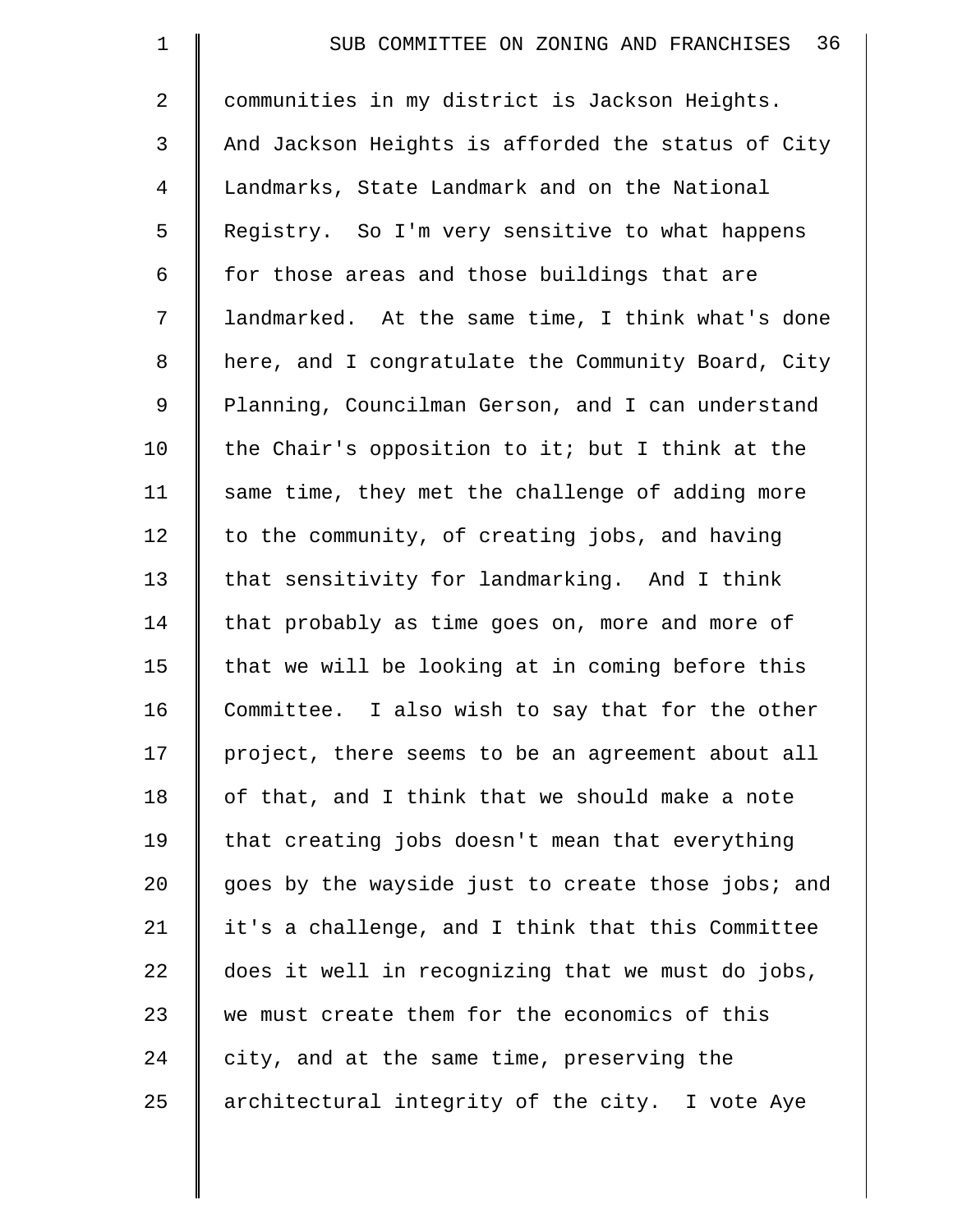| $\mathbf 1$    | SUB COMMITTEE ON ZONING AND FRANCHISES 37         |
|----------------|---------------------------------------------------|
| $\overline{a}$ | on both, but I think that in recognizing the No   |
| 3              | votes, I can understand why. But at the same      |
| 4              | time, I think the Yes votes are commendable.      |
| 5              | Thank you.                                        |
| 6              | CHRISTIAN HYLTON: Council Member                  |
| 7              | Vann?                                             |
| 8              | COUNCIL MEMBER VANN: I vote Aye on                |
| $\mathsf 9$    | all.                                              |
| 10             | CHRISTIAN HYLTON: And previous                    |
| 11             | items?                                            |
| 12             | COUNCIL MEMBER VANN: And on                       |
| 13             | previous items.                                   |
| 14             | CHRISTIAN HYLTON: Thank you. To                   |
| 15             | recap, by a vote, LU 1001 and LUs 991 and 991 are |
| 16             | approved with a vote of seven in the affirmative, |
| 17             | none in the negative and no abstentions. LU 991   |
| 18             | and 992 are approved with modifications. Pre-     |
| 19             | considered LU 090048, LU 1003 and LU 1005 are     |
| 20             | approved by a vote of six in the affirmative, one |
| 21             | in the negative and no abstentions. And LU 1000,  |
| 22             | 1002 and 1006, also approved, six in the          |
| 23             | affirmative, one in the negative, no abstentions. |
| 24             | CHAIRPERSON AVELLA: Thank you                     |
| 25             | everyone. This closes this meeting of the Sub     |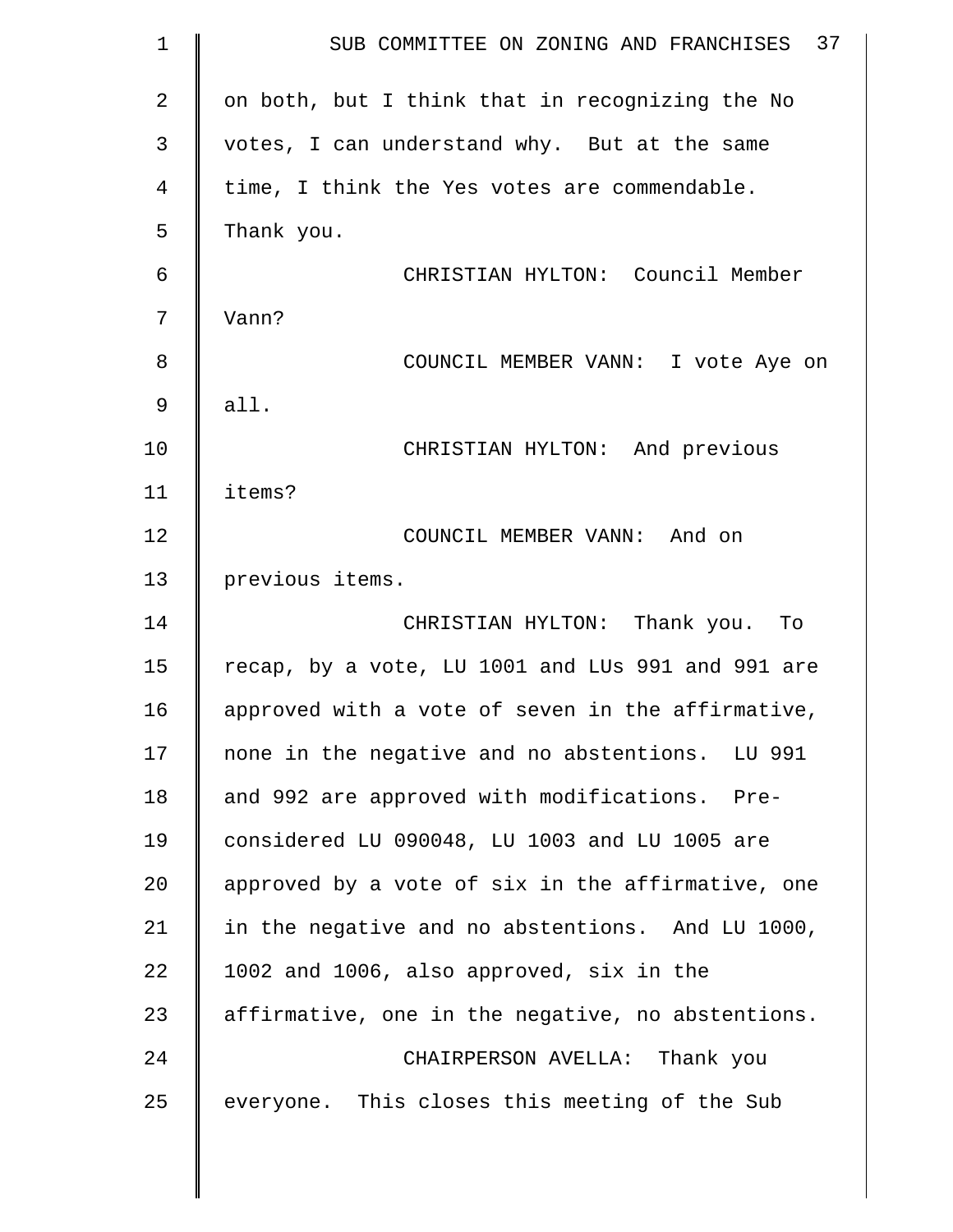| $1\,$          | SUB COMMITTEE ON ZONING AND FRANCHISES 38          |
|----------------|----------------------------------------------------|
| $\overline{2}$ | Committee on Zoning and Franchises and I must      |
| $\mathsf{3}$   | remember, and Land Use will start immediately, but |
| $\overline{4}$ | I must remind my Committee Members that there will |
| 5              | be another meeting of the Zoning and Franchises    |
| 6              | Committee Wednesday morning. It is a separate      |
| 7              | meeting.                                           |
| 8              |                                                    |
| 9              |                                                    |
| 10             |                                                    |
|                |                                                    |
|                |                                                    |
|                |                                                    |
|                |                                                    |
|                |                                                    |
|                |                                                    |
|                |                                                    |
|                |                                                    |
|                |                                                    |
|                |                                                    |
|                |                                                    |
|                |                                                    |
|                |                                                    |
|                |                                                    |
|                |                                                    |
|                |                                                    |